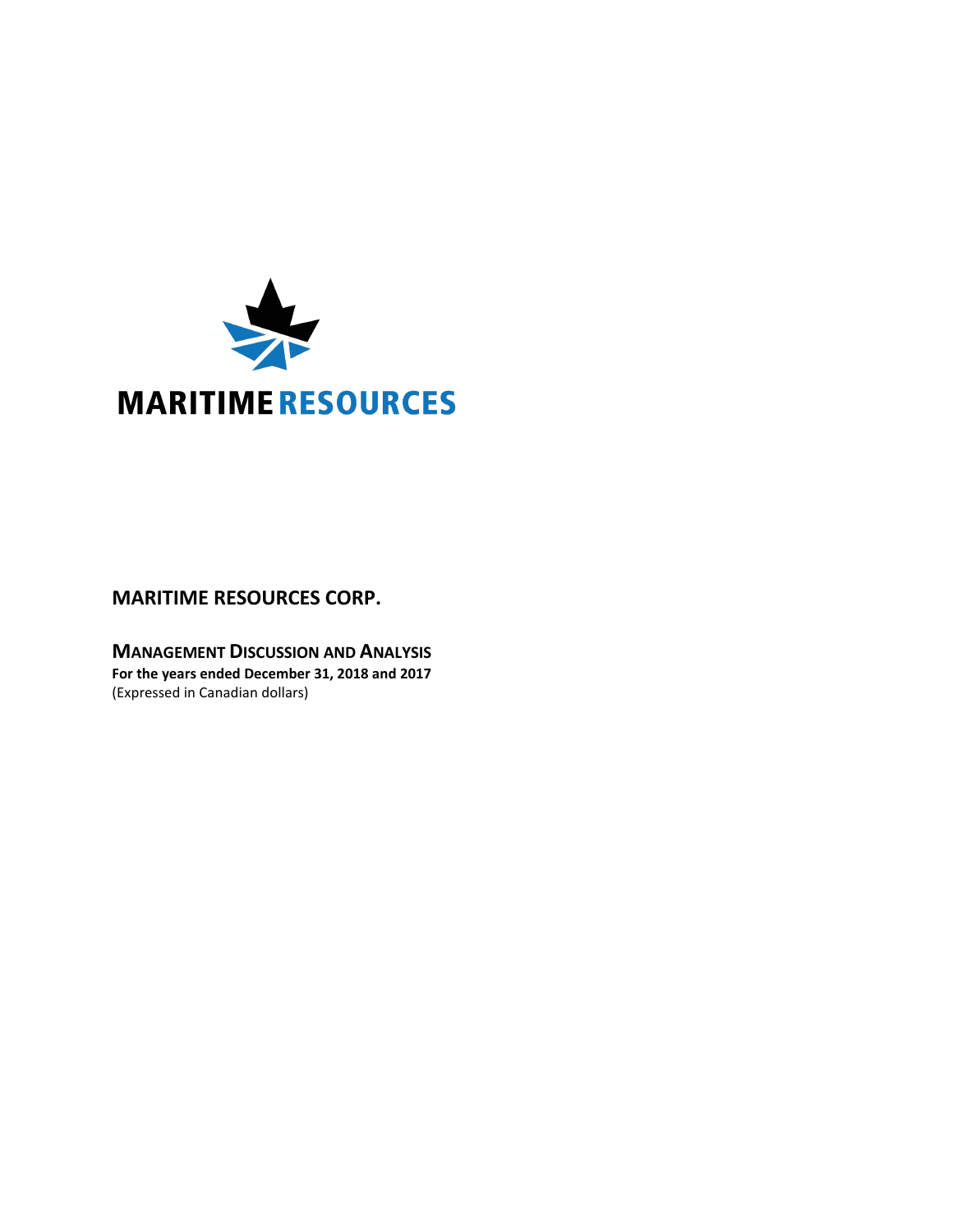

This Management's Discussion and Analysis ("MD&A") of Maritime Resources Corp. ("Maritime" or the "Company") is dated April 26, 2019 and provides an analysis of our audited financial results for the years ended December 31, 2018 and 2017. This MD&A should be read in conjunction with Maritime's audited financial statements and notes thereto for the years ended December 31, 2018 and 2017 (the "Financial Statements"), which are prepared in accordance with International Financial Reporting Standards ("IFRS") as issued by the International Accounting Standards Board ("IASB"), available on www.sedar.com. This MD&A contains forward-looking statements that are based on management's current expectations, are not historical in nature and involve risks and uncertainties. Forward-looking statements are not guarantees as to Maritime's future results as there are inherent difficulties in predicting future results. Accordingly, actual results could differ materially from those expressed or implied in forward-looking statements (please see "Cautionary Note Regarding Forward-Looking Information" below). The Company's common shares trade on the Toronto Venture Stock Exchange (the "TSX-V") under the stock trading symbol MAE. Additional information relevant to the Company's activities, including the Company's audited financial statements, can be found at www.sedar.com or the Company's website at www.maritimeresources.com.

Maritime is a Canadian-based junior gold and base metals exploration company focused on re-starting the past producing Hammerdown gold mine, located near the Baie Verte Mining District and Springdale in Newfoundland and Labrador as well as exploration on its other properties in the region. Maritime holds a 100% interest in the Green Bay Property, which hosts the former Hammerdown gold mine including resource estimates on two gold deposits, the Hammerdown and the Orion deposits, separated by a 1.5 km distance.

# **2018 AND RECENT HIGHLIGHTS**

- The 2019 infill diamond drilling has commenced at the Hammerdown mine site; approximately 3,000 metres of drilling is planned in 19 drill holes.
- In April 2019, completed a non-brokered private placement for aggregate gross proceeds of \$6,092,500, considered sufficient to carry out Maritime's 2019 plan (see 2019 Outlook section below).
- On February 25, 2019, announced high-grade results from its inaugural 650 metre drilling program at the Whisker Valley gold exploration project which commenced in late 2018.
- Completed a 1,733 metre drilling program at Hammerdown in 31 drill holes, during 2018, immediately south of the historical open pit mining area with the goal of outlining a new mineral resource that could potentially be evaluated as a start-up open pit mining operation.
- Entered into an option agreement that extends the Hammerdown, Green Bay Property by over 3,225 hectares.
- In February 2019, announced the appointment Mr. Garett Macdonald as President and Chief Executive Officer, Ms. Germaine Coombs as Chief Financial Officer and Ms. Lorna MacGillivray as Corporate Secretary.
- In November 2018 and February 2019, announced changes to the Board of Directors; the Company moves forward with Mr. John Hayes as Chairman, and Messrs. Mark Ashcroft, Peter Mercer and Garett Macdonald being the other members of the Board.

# **2019 OUTLOOK**

# *Re-starting the Hammerdown Gold Mine*

2019 is a critical year for Maritime as it will focus its efforts to advance the Hammerdown gold project towards a production decision. During the first half of 2019, Maritime will investigate the potential for a lower capital, higher margin and higher return project design at Hammerdown that will include a greater emphasis on selective open pit mining followed by underground mining. We anticipate that the capital costs for such a project could be kept to a minimum and that the starter pit approach would allow for quicker access to the near vertical, high-grade veins. The key to success for this approach is developing a detailed mine production schedule and completing further investigations and trade-off analyses for milling at Nugget Pond or a stand-alone process plant at Hammerdown.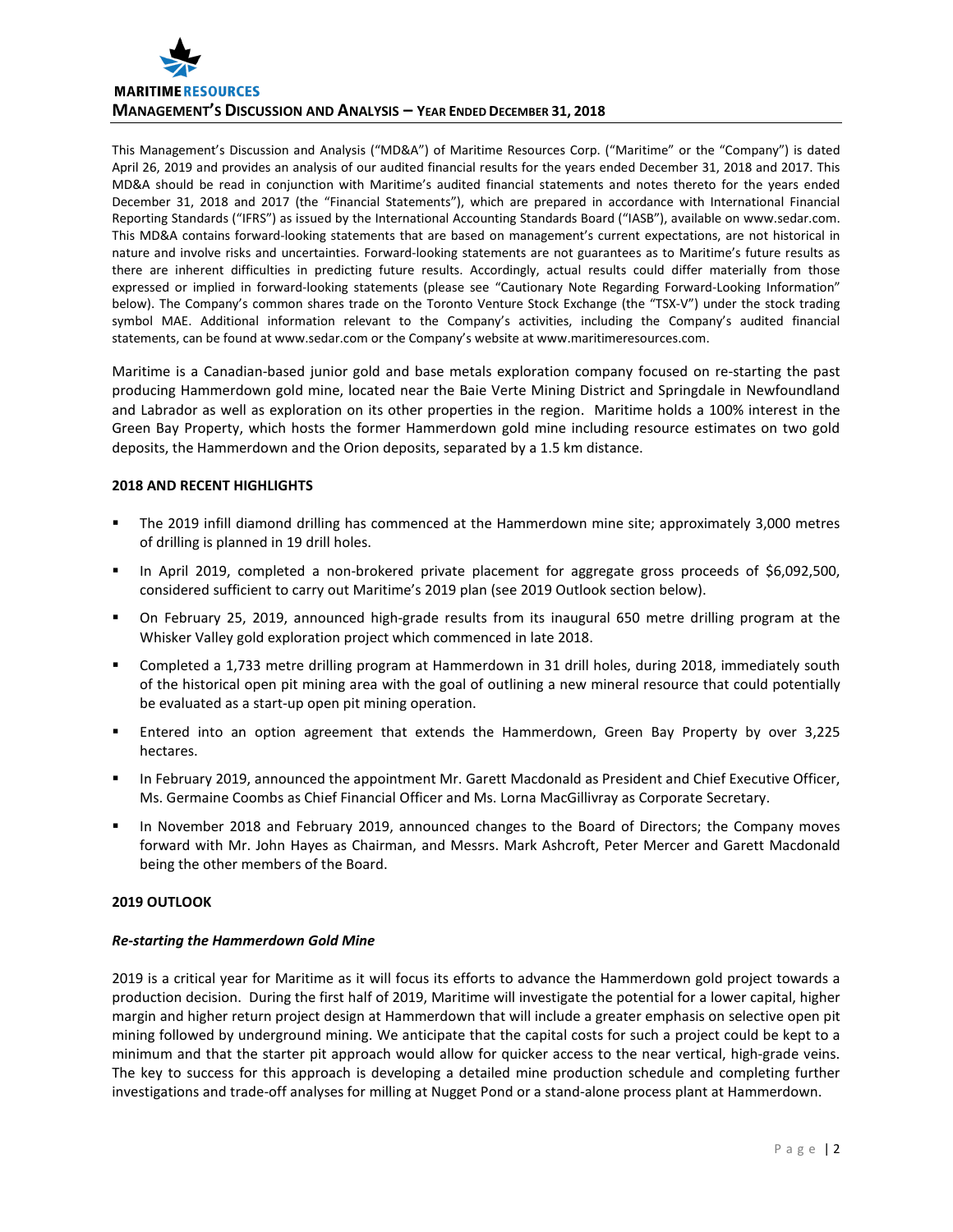

Maritime will also continue to progress its environmental baseline studies and accelerate its engagement with the local community and regulatory agencies to support the planned feasibility study and project permitting during 2019. The final footprint of the proposed mine will be determined through various engineering studies and will endeavour to minimize all environmental impact using industry best practices.

# *2019 Exploration Plans*

Throughout 2019, exploration spending on Maritime's projects will focus primarily on areas within the Hammerdown & Rumbullion deposits that can add value to an engineered mine plan. Maritime will target high margin areas with an infill drilling program designed to convert inferred resources into the higher confidence measured and indicated mineral categories that can be used later in a feasibility study. The Company will also focus exploration efforts on "near-deposit" targets such as the Hammerdown Offset and the Rumbullion East vein systems to grow the existing resource base.

Outside of the main Hammerdown/Rumbullion deposit areas Maritime will continue with its exploration work at the new Whisker Valley project.

# **OVERVIEW**

The Company is a gold and base metals exploration company with a focus on Canadian mining opportunities with advanced exploration assets in Newfoundland and Labrador, Canada. Maritime holds a 100% interest in the Green Bay Property, including the former Hammerdown gold mine, located near the Baie Verte Mining District and Springdale, Newfoundland and Labrador. Maritime also has a number of highly prospective gold exploration projects including the Green Bay, Whisker Valley and Gull Ridge properties, strategically located on the Baie Verte and Springdale Peninsulas; a prolific gold and base metals mining district.

Hammerdown contains measured and indicated mineral resources of 925,670 tonnes grading 10.6 grams per tonne ("g/t") for 315,535 ounces of gold and inferred mineral resources of 1,557,000 tonnes grading 7.53 g/t for 377,000 ounces of gold. The Orion deposit contains measured and indicated mineral resources of 1,096,500 tonnes grading 4.47 g/t for 157,600 ounces of gold and inferred mineral resources of 1,288,000 tonnes grading 5.44 g/t for 225,300 ounces.

CIM definition standards were followed for the mineral resource estimate. The mineral resource models used Ordinary Kriging grade estimation within a three-dimensional block model with mineralized zones defined by wireframed solids. A cut-off grade of 3.0 g/t gold ("Au") over 1.2 meters was used for reporting mineral resources with capping of gold grades at 125 g/t Au at Hammerdown and 50 g/t Au at Orion. A specific gravity of 2.84 was applied. For additional information relating to the Hammerdown gold project, including the Orion deposit, refer to the NI 43-101 technical report entitled "Pre-Feasibility Study Technical Report, Green Bay Property" with an effective date of March 2, 2017, which is available on the Company's profile a[t www.sedar.com.](http://www.sedar.com/)

*Mineral resources that are not mineral reserves do not have demonstrated economic viability. Mineral resource estimates do not account for mineability, selectivity, mining loss and dilution. These mineral resource estimates include inferred mineral resources that are considered too speculative geologically to have economic considerations applied to them that would enable them to be categorized as mineral reserves. There is also no certainty that these inferred mineral resources will be converted to the measured and indicated categories through further drilling, or into mineral reserves, once economic considerations are applied.*

Exploration activities are administered on site by the Company's Project Manager, NL Properties, Larry Pilgrim, P.Geo. In accordance with National Instrument 43-101 Standards of Disclosure for Mineral Projects, B. H. Kahlert, P.Eng. Vice President Exploration, is the Qualified Person for the Company and has prepared, validated and approved the technical and scientific content of this MD&A. The Company strictly adheres to CIM Best Practices Guidelines in conducting, documenting, and reporting its exploration activities on its exploration projects.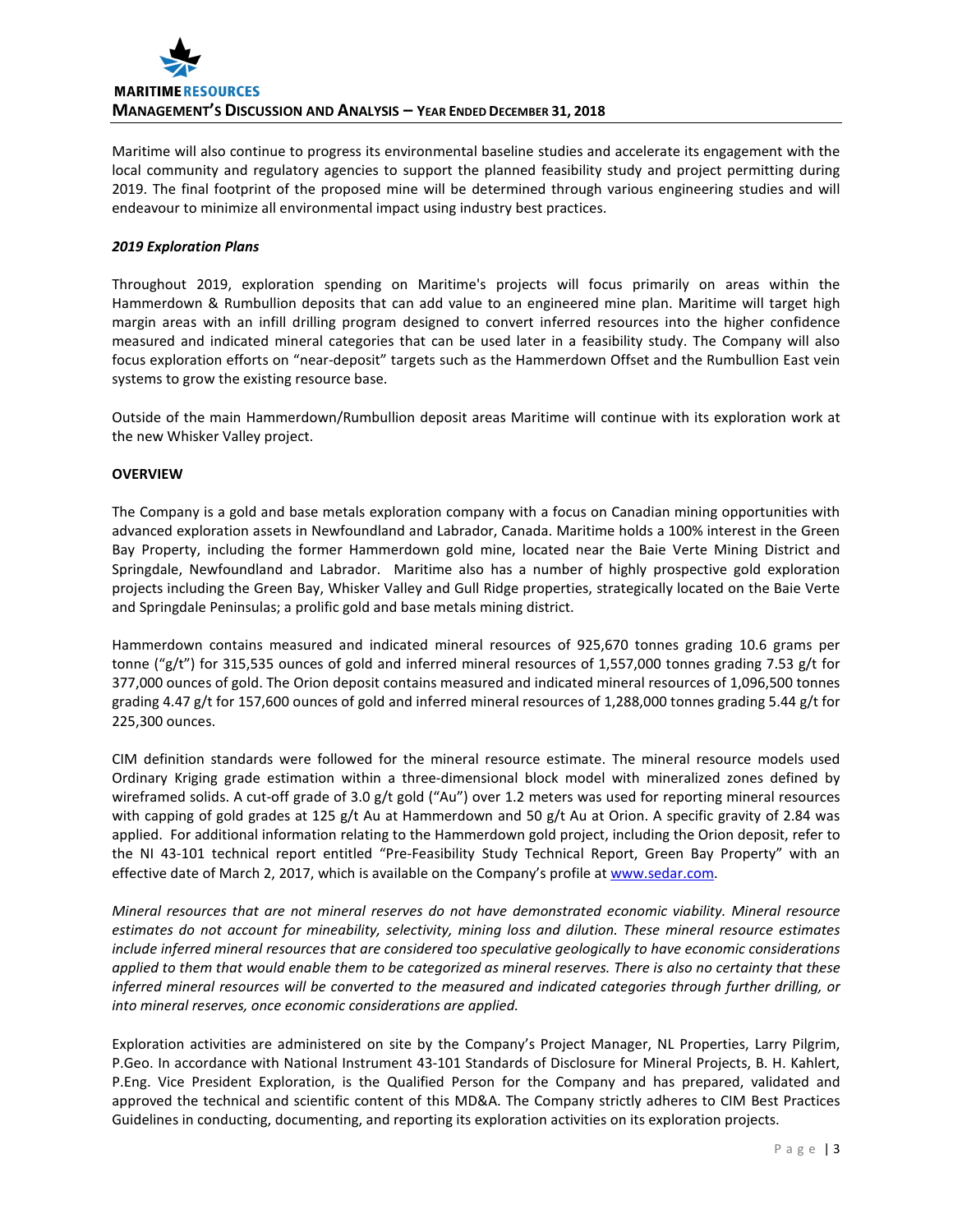

The Hammerdown gold deposit was successfully mined by Richmont Mines between 2000 and 2004 when gold prices averaged US\$325/oz. During its operation, a total of 291,400 tonnes of ore were extracted, at an average grade of 15.83 g/t Au, recovering a total of 143,000 ounces of gold at an 8 g/t cut-off. All of the ore was processed at the Nugget Pond mill, now owned and operated by Rambler Metals and Mining Canada Limited, with an average gold recovery of 97.1%. Mining terminated in 2004 due to low gold prices with extensive gold mineralization remaining, although uneconomic at that time. The Orion gold deposit consists of two main vein systems, both of which are exposed on surface and open along strike, and down plunge to the northeast.

The Company also has entered into four option to purchase agreements for projects within 10 kilometers of it Hammerdown project. In the Whisker Valley area there are three separate option agreements where the Company can earn 100% interest in approximately 52 square kilometers and adjoining the Hammerdown project. The King's Point property is made up of two separate claim blocks consisting of a total of 129 claim units covering over 3,225 hectares.

The Whisker Valley properties are earlier stage exploration targets that have returned excellent results from the first phase trenching and geophysical programs carried out in late 2017 and the first two quarters of 2018. During the fourth quarter of 2018, the Company completed a first stage drill program of approximately 650 metres to follow up on the success of the early stage programs.

On April 12, 2019, the Company announced that it closed a non-brokered private placement raising aggregate gross proceeds of \$6,092,500 through the issuance of a combination of units (the "Units") at a price of \$0.10 per Unit and flow-through units (the "FT Units") at a price of \$0.12 per FT Unit (the "Offering"). The Company issued a total of 56,896,662 Units and FT Units; 36,755,000 Units and 20,141,662 FT Units. Each unit consists of one common share and one-half (1/2) of one transferable common share purchase warrant that entitles the holder to acquire one common share of the Company at a price of \$0.15 per common share for a period of 24 months following the closing date of the Offering. The Company has agreed to pay aggregate finders' and advisory fees of 7% in cash or units of the gross sales of Units and FT Units and issued 7% finders' warrants of the number of Units and FT Units sold by certain brokers in the Offering. The finders' and advisory fees amounted to an aggregate of \$412,909 and 3,863,294 finders' warrants, including \$156,532 and 1,563,273 finders' warrants to Dundee Goodman Merchant Partners, a division of Goodman & Company, Investment Counsel Inc. As an advisor, Sprott Capital Partners LP received \$156,532 and 1,563,273 finders' warrants, and for certain orders, received finders' fees in the aggregate of \$11,995, for services related to its engagement. Following the financing, Dundee Corporation's wholly owned subsidiary, Dundee Resources Limited now owns 36,932,036 shares of Maritime, representing an approximate 19.54% interest.

# **EXPLORATION**

Maritime's Green Bay, Whisker Valley and Gull Ridge properties straddle two major fault systems, the Baie Verte Fault Line and the Green Bay Fault. It is believed that these regional fault structures and closely related splay faults played a significant role in the formation of these gold deposits. The properties are strategically located to target the gold potential along this significant regional structural belt (BVL), that has juxtaposed a wide variety of rock types originating from a variety depositional environment. This structural zone has geological and structural similarities to the world-class gold producing Destor-Porcupine and Cadillac-Larder Lake Gold Camps of Ontario and Québec. Both of these regional breaks are located in the Abitibi Greenstone Belt and have produced over 180 million ounces of gold since the early 1900's. Similarities of this gold productive region to Maritime's Springdale – Baie Verte Peninsula properties include: association with a regional deep crustal fault zone and important conduits for gold bearing fluids; gold mineralization is epigenetic, structurally-controlled and often associated with splays or secondary structures off regional-scale fault zones; and gold mineralization occurs in a wide range of rock types, and styles.

Maritime's exploration to date on its Green Bay and Whisker Valley projects has recognized the importance of these large-scale regional structures as the conduits for the localization and transport of mineralizing fluids and the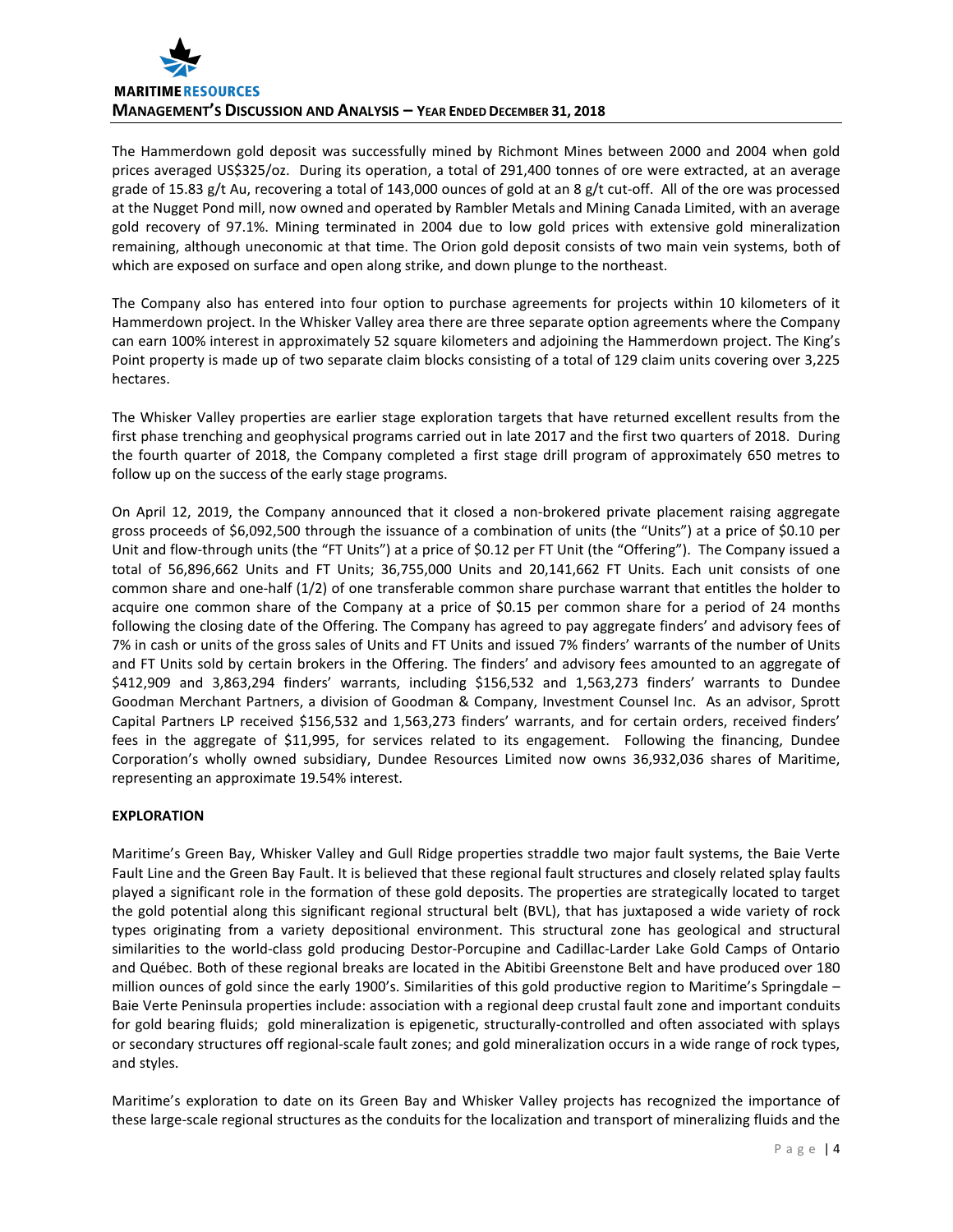

secondary splay structures as a depositional environment for these gold rich fluids. This mineralizing system has been productive and formed the Hammerdown Mine gold deposit where high-grade gold and significant widths have been demonstrated. Between 2000 - 2004 Richmont Mines produced a total of 143,000 ounces from 291,400 tonnes of ore at a grade of 15.83 g/t Au. Similarities have also been recognized between the mineralization at Hammerdown with the gold mineralization discovered on Maritime's adjacent Whisker Valley property.

The results achieved to date on the Whisker Valley and Gull Ridge properties have been very encouraging. In 2019, Maritime has an extensive exploration plan in place, focusing on advancing major gold targets identified to date and regional property wide exploration to identify targets that may have been missed as a result of the localized and sporadic nature of the historical work. The 2019 program will entail geological and structural mapping, sampling, ground geophysics, trenching and diamond drilling. Work will commence in late April 2019 with a 1,000 line kilometer airborne geophysical survey covering Maritime's entire Whisker Valley and Gull Ridge properties.

# **Green Bay Project**

Maritime's Green Bay property in central Newfoundland and Labrador hosts the Company's gold and base metal deposits. The recently closed (2004) Hammerdown Mine includes the adjacent Rumbullion and Muddy Shag Gold deposits. The Orion Gold deposit is situated 1.5 kilometers to the Southwest and the Lochinvar base-precious metal VMS deposit is located 1 kilometer East of Hammerdown.

The main Hammerdown deposit is cut off by a major fault and geological interpretations currently favour that part of the deposit has been offset at depth. An exploration model is being developed to test for the extension of this deposit. The Rumbullion vein system extends for 800 metres to the northeast of the current deposit area and represents a further opportunity to add new, shallow resources into the Hammerdown resource base. Recent optioning of the adjacent Inomin Resources property has added further potential extension to the Rumbullion trend.

# **Hammerdown 2018 Drilling Program on the J, K and L Veins**

The Company completed 1,733 meters of drilling in 31 drill holes immediately south of the historical open pit mining area. The program was designed to follow up on the unmined J, K L and M3 gold rich quartz/sulphide vein system that was outlined from a surface trenching program late 2017 and to test the mineralization in the top 30 meters below surface. The goal of the program was to outline a new mineral resource that could potentially be evaluated as a start-up open pit mining operation. During start-up of the original Hammerdown Mine in 2000, Richmont produced approximately 8,500 ounces from the small open pit over a period of just four months before commencing underground operations.

Drill core assays from the Phase 1 diamond drill hole program reported over 100 significant gold assay intercepts in the area immediately southwest and south of the historical open pit mining. A number of the previously designated gold vein zones were intersected in the 2018 program including the J, K, L and M3 vein system. The drilling also identified lower grade zones (1 to 5 g/t Au assays) newly designated as the SFV (sheared felsic volcanic) and QFP (quartz feldspar porphyry) which were not adequately sampled and assayed during the historical exploration and mining period. This newly identified lower grade mineralization is close enough to surface to be captured into a new open pit shell or smaller satellite shell.

The Phase 1 drill hole collars were surveyed and brought into the Company's 3D software to evaluate the continuity of zones. These results will be compiled along with the all the available historical drilling data in the area to determine if these new shapes can be used to establish a resource/ reserve as an open pit shell design.

To date, over 21 gold bearing veins and mineralized zones have been drill tested at Hammerdown of which only ten of these veins were partially mined by the previous operators.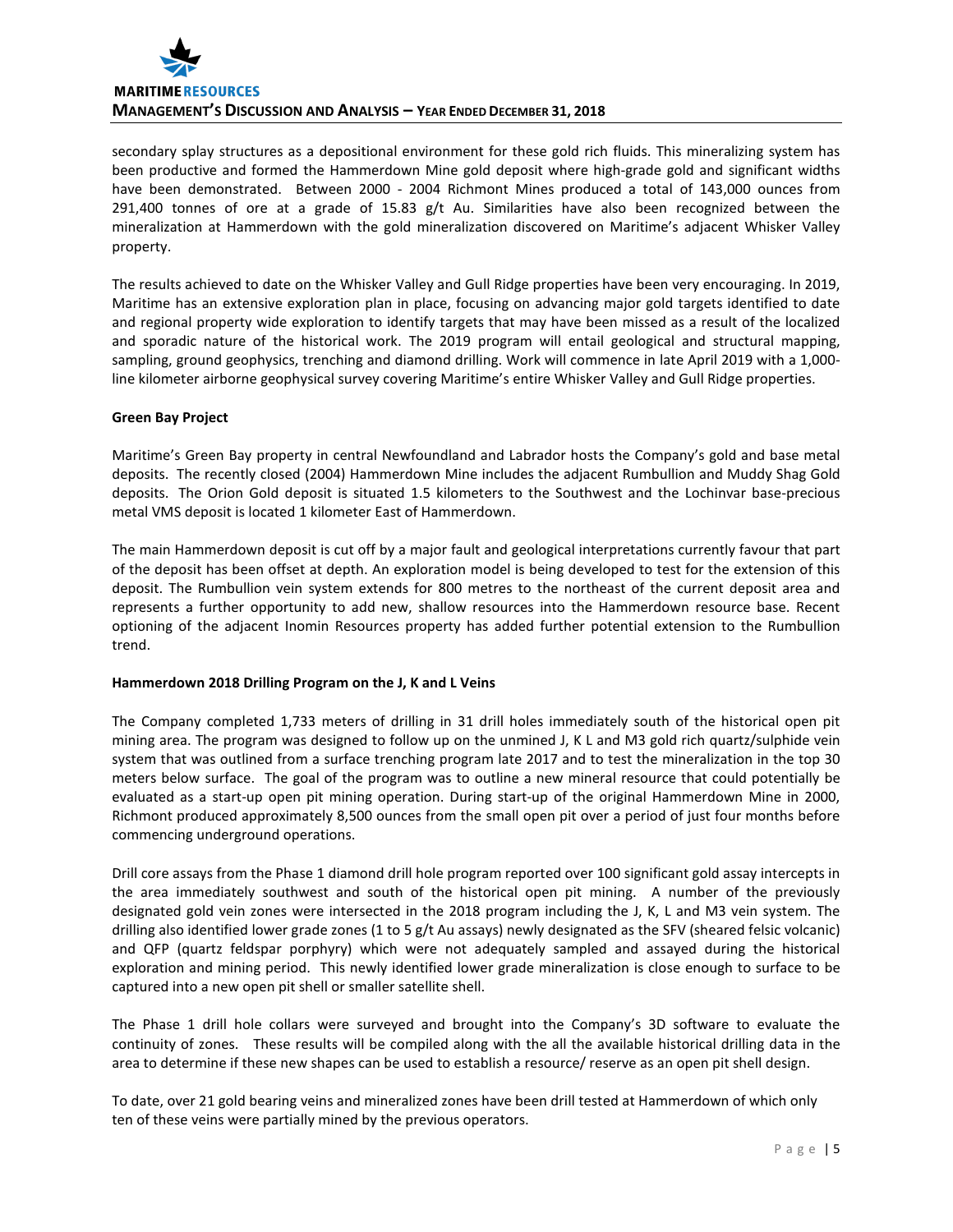| Table 1. Significant Drill Hole Intersections -- Hammerdown 2018 Drilling Program on the J, K and L Veins |  |  |  |
|-----------------------------------------------------------------------------------------------------------|--|--|--|
|-----------------------------------------------------------------------------------------------------------|--|--|--|

| Vein/Zone           | <b>Drill Hole</b> | From  | To    | Width m | Au $(g/t)$ |
|---------------------|-------------------|-------|-------|---------|------------|
| K1 Zone             | MP-18-31          | 22.85 | 23.88 | 1.03    | 6.66       |
|                     | Includes          | 22.85 | 23.21 | 0.36    | 13.79      |
|                     |                   |       |       |         |            |
| K <sub>2</sub> Zone | MP-18-31          | 26.75 | 29.00 | 2.25    | 2.11       |
|                     |                   |       |       |         |            |
| K3 Zone             | MP-18-31          | 36.20 | 37.72 | 1.52    | 2.78       |
| K1 Zone             | MP-18-34          | 29.83 | 31.03 | 1.20    | 3.12       |
|                     | Includes          | 30.33 | 30.53 | 0.20    | 18.20      |
|                     |                   |       |       |         |            |
| K1 Zone             | MP-18-36          | 73.11 | 74.07 | 0.96    | 2.96       |
| <b>SFV</b>          | MP-18-37          | 16.07 | 17.84 | 1.77    | 1.77       |
|                     |                   |       |       |         |            |
| K1 Vein             | MP-18-39          | 68.50 | 69.70 | 1.20    | 10.95      |
|                     | Includes          | 69.00 | 69.20 | 0.20    | 54.32      |
| <b>K2 Vein</b>      | MP-18-42          | 12.20 | 13.64 | 1.44    | 27.20      |
|                     | Includes          | 12.70 | 13.14 | 0.44    | 88.60      |
|                     |                   |       |       |         |            |
| K3 Vein             | MP-18-42          | 14.53 | 16.29 | 1.76    | 3.87       |
|                     | Includes          | 14.53 | 15.03 | 0.50    | 9.84       |
| <b>SFV</b>          | MP-18-44          | 41.22 | 42.58 | 1.36    | 1.99       |
| <b>SFV</b>          | MP-18-46          | 21.00 | 22.00 | 1.00    | 2.21       |
| <b>QzPy Vein</b>    | MP-18-47          | 12.59 | 14.11 | 1.52    | 3.36       |
|                     | Includes          | 13.19 | 13.61 | 0.42    | 11.89      |

#### **New Property Acquisition**

During the third quarter of 2018, the Company finalized an Option to Purchase Agreement with Inomin Mines Inc. to earn a 100% interest in the King's Point Property. The claims cover geological extensions to the Company's Hammerdown Gold deposit that host a number of high-grade gold veins and base metal occurrences. The King's Point Property is made up of two separate claim blocks consisting of a total of 129 claim units covering over 3,225 hectares.

The northern claim block is located within only 2 km of the Hammerdown Gold Deposit. This property covers known extensions of the gold bearing deformation zone that host the Hammerdown and Orion deposits including several narrow gold vein intercepts within the Golden Anchor prospect. These veins are similar to the Hammerdown veins with historic samples assaying up to 3  $g/t$  Au and have never been followed up. Under the terms of the agreement Maritime will earn 100% interest in the Inomin property over a 3-year period by spending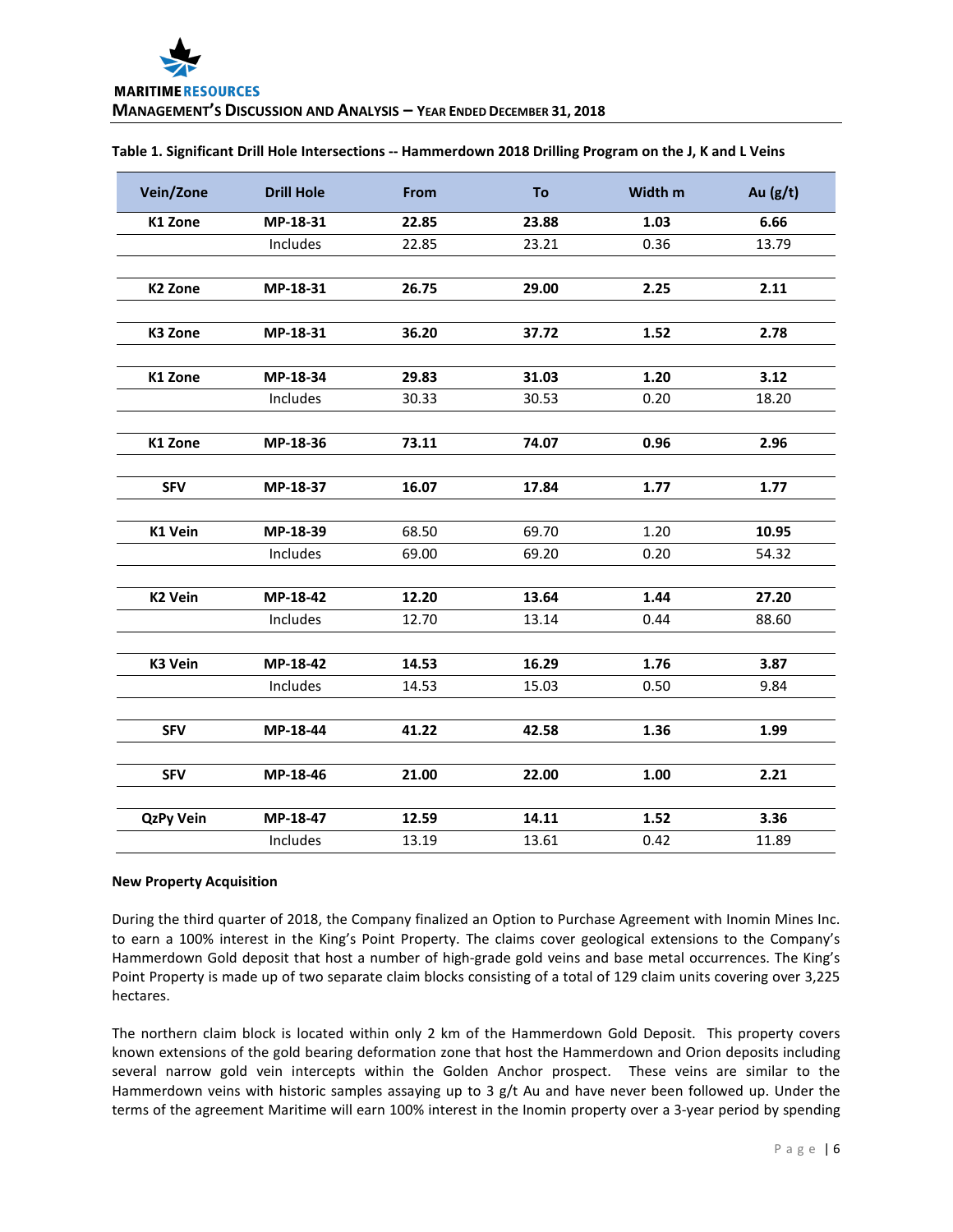\$600,000 making cash payments totaling \$300,000 and issuing 2,000,000 shares of Maritime in accordance with the following schedule:

|                    |               |                      | <b>Minimum required</b> |
|--------------------|---------------|----------------------|-------------------------|
|                    | Cash          | <b>Common shares</b> | exploration expenditure |
|                    |               | #                    |                         |
| Upon approval      | 25,000 (paid) | 500,000 (issued)     |                         |
| September 17, 2019 | 50,000        | 500,000              | 75,000                  |
| September 17, 2020 | 100,000       | 500,000              | 150,000                 |
| September 17, 2021 | 125,000       | 500,000              | 375,000                 |
|                    | 300,000       | 2,000,000            | 600,000                 |

During the fourth quarter of 2018, the Company began surface work on the King's Point Property, mainly prospecting, geochemical sampling and mapping on both the historical target as well as new areas.

# **Whisker Valley Project**

The work that was carried out on the Whisker Valley project during the fall of 2017 identified three sub-parallel vein systems that now extend for over 200 metres. The high-grade nature of the veins has been encountered over the entire 200 metres of exposed trenches and is open in both directions.

Whisker Valley is characterized by a series of 3 sulphide bearing quartz veins containing high grade gold (Gary, Ben and Jackson) that have been trenched and sampled over a 200 metre strike length (see press release dated January 22, 2018). The similarities to Hammerdown are very evident, even at this early stage of exploration. Whisker Valley is located approximately 10 km north of Hammerdown. A 2018 geophysical survey extended the possible strike extent to 500 metres. (See press release dated September 26, 2018.)

| Vein/Zone      | <b>Drill Hole</b> | From (m) | To (m) | Width (m) | Au $(g/t)$ |
|----------------|-------------------|----------|--------|-----------|------------|
| Gary           | WH-18-01          | 83.50    | 84.49  | 0.99      | 1.69       |
|                | WH-18-01          | 93.45    | 96.64  | 3.19      | 3.16       |
|                | WH-18-01          | 98.30    | 98.50  | 0.20      | 2.65       |
|                |                   |          |        |           |            |
| <b>Jackson</b> | WH-18-02          | 82.80    | 83.60  | 0.80      | 4.08       |
|                | WH-18-02          | 85.41    | 85.70  | 0.29      | 15.18      |
|                |                   |          |        |           |            |
| <b>Ben</b>     | WH-18-03          | 32.07    | 32.19  | 0.12      | 3.05       |
|                | WH-18-03          | 33.89    | 34.09  | 0.20      | 1.52       |
|                | WH-18-03          | 45.10    | 46.07  | 0.97      | 16.04      |
|                | Including         | 45.67    | 46.07  | 0.40      | 36.61      |
|                |                   |          |        |           |            |
| Gary           | WH-18-04          | 42.30    | 42.55  | 0.25      | 5.54       |
|                | WH-18-04          | 73.37    | 73.70  | 0.33      | 24.06      |

# **Table 2. Significant Drill Hole Intersections -- Whisker Valley December 2018 Drill Program**

#### *Ben Vein*

As previously released (press release dated November 29, 2017), the Ben vein has been exposed over a strike length of 90 metres and remains open in both directions. Results from the most westerly portion of the Ben 1 vein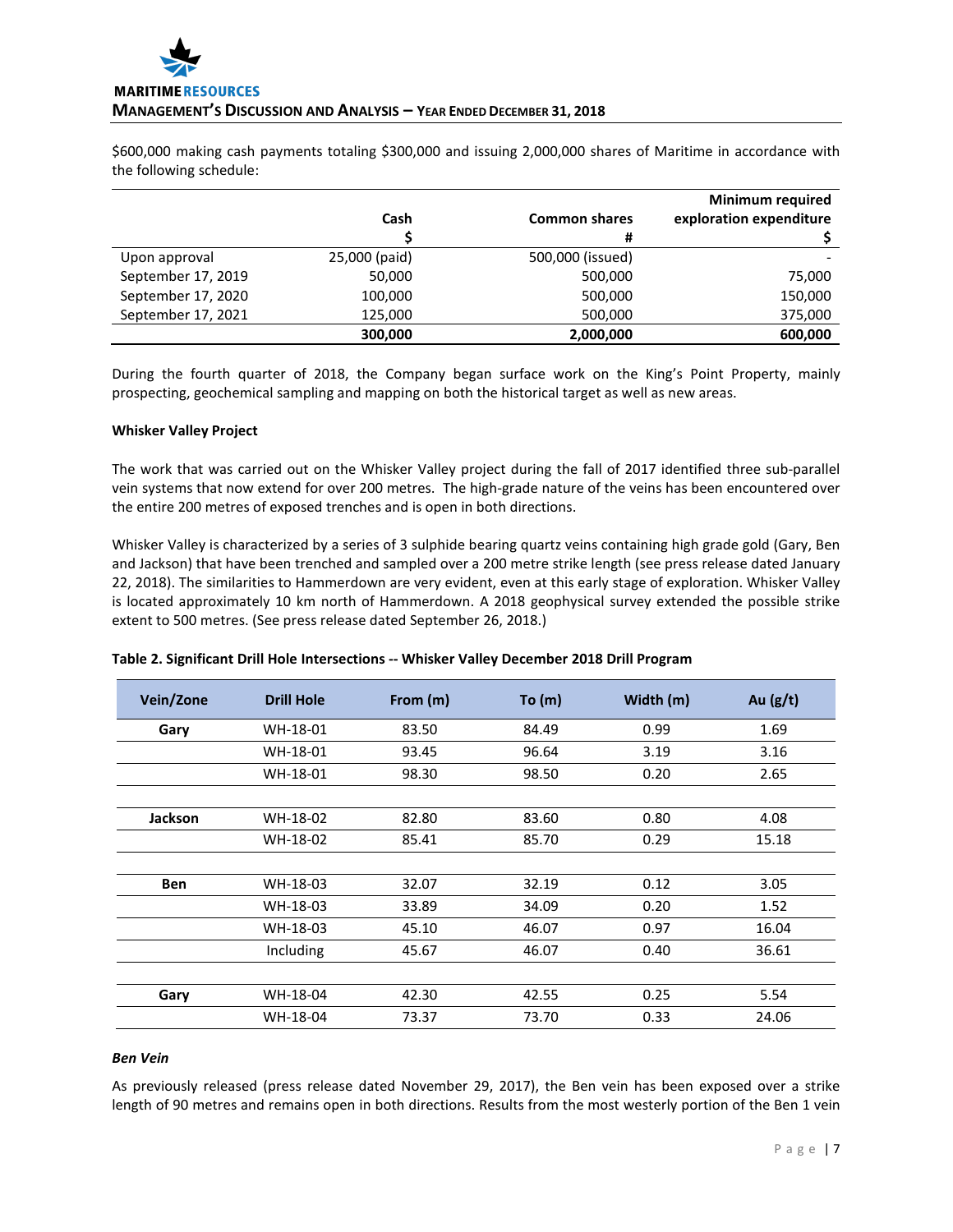

as returned a weighted average grade of 31 metres of 7.57 g/t Au over an average width of 1.31 metres. The Ben 2 vein as previously released returned a weighted average grade of over the 31 metres grading 13.42 g/t Au over an average width of 1.09 metres. These are parallel veins that sit approximately 2 metres apart at the western end of the exposed system. The most recent assays of the easterly extension of the Ben 2 vein has returned composited grades of 4.25 g/t Au over a strike length of 13.00 metres, 2.02 g/t Au over a strike length of 22.50 metres, 4.7g/t Au over a strike length of 5 metres, as well as, 1.34 g/t Au over a strike length of 17.50 metres.

# *Jackson Vein*

As previously released (press release dated January 22, 2018), the Jackson Vein has been mapped over a total strike length of 84 metres with composited results from the most easterly 34 metre section of the vein returning a weighted average grade of 13.66 g/t Au with an average vein width of 1.23 metres. The most recent assays of the westerly extension of the Jackson Vein 2 Vein has returned composited grades of 10.22 g/t Au over a strike length of 23.75 metres, as well as 3.59 g/t Au over a strike length of 26.25 metres as outlined in the table above. Significant to note as well are the occurrence of mineralized tension gash veins/alteration in the immediate hanging wall and footwall to the Jackson Vein. Assays from several tension gash/alteration returned 15.73 g/t Au over 0.30 metres, 3.78 g/t Au over 0.36 metres as well as 20.38 g/t Au over 0.15 metres.

# *Gary Vein*

The Gary Vein is located on the most easterly exposed portion of the vein system discovered during the trenching program last fall. The vein is represented by a robust gold base metal bearing quartz vein, containing localized occurrences of galena, pyrite and chalcopyrite and visible gold hosted in altered granitic rocks. The Gary Vein has now been mapped over a strike length of 28 metres and remains open in both directions. Results from the channel samples returned a weighted average grade of 16.61 g/t Au with an average vein width of 0.91 metres over a projected calculated sample strike length of 38 metres. The most easterly sample returned grades of 25.67 g/t Au with the most westerly sample retuning grades of 42.91 g/t Au. Further trenching will be conducted in the spring of 2019 after the completion of the planned drill program this winter.

# **Whisker Valley Geophysical Program**

A detailed Induced Polarization (IP) program was completed at Whisker Valley in March of 2018. Approximately 15-line kilometers of surveying was completed on 50 metre spaced lines over the new Whisker Valley vein system which has outlined a series of high-grade gold veins as recently reported by Maritime. The gold veins carry disseminated pyrite and base metals sulphides which are detectable by the IP geophysical method. The 2018 IP Survey was designed to test the depth potential of the known vein system as well as search for extensions to the east and west ends of the veins. The last vein exposures at the east and west ends were channel sampled returning high-grade gold assay results exceeding 10 g/t Au on the west end and 20 g/t Au on the east end. The gold veins carry with it disseminated pyrite and base metals sulphides which are detectable by the IP geophysical method. The detailed IP program was completed in February and March 2018 and covered approximately 10-line kilometers on 50 metre spaced lines.

Interpretation of the IP Survey by consulting Geophysicist Cliff Candy, P.Geo., of Frontier Geosciences, outlined four significant anomalous responses in the survey area. The IP survey retuned a strong positive response over a continuous 500 metre target area. In addition, the survey demonstrated anomalous values over the entire length of the vein system and further extends the target area 200 metres to the east and 100 metres to the west.

The geophysical anomalies generally show increasing in strength with depth, indicating increasing sulphides in deeper portions of the veins. The strongest IP response is over the 50 metres long Gary vein and extends for further 150 metres to the east, likely due to the presence of sulphides which is associated with gold at the Gary vein.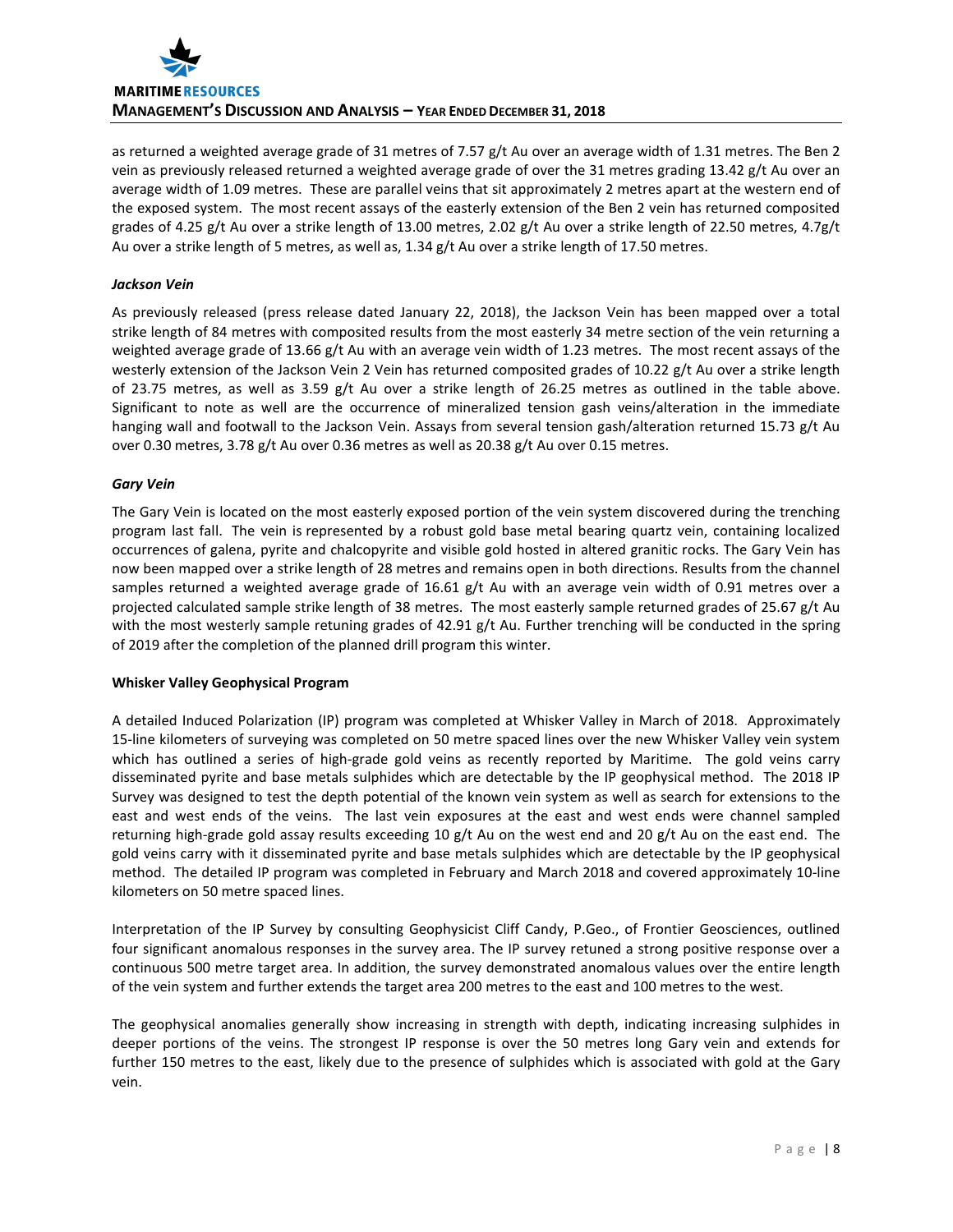### **Whisker Valley Option Agreements**

On February 27, 2017, the Company entered into an agreement to acquire a 100% interest in the Whisker Valley property in the Baie Verte mining district of Newfoundland and Labrador, Canada, under the following terms:

|                               |               |                      | <b>Minimum required</b> |
|-------------------------------|---------------|----------------------|-------------------------|
|                               | Cash          | <b>Common shares</b> | exploration expenditure |
|                               |               | #                    |                         |
| Upon approval                 | 25,000 (paid) | 100,000 (issued)     |                         |
| March 22, 2018                | 20,000 (paid) | 150,000 (issued)     | 100,000 (incurred)      |
| March 22, 2019 <sup>(1)</sup> | 30,000        | 200,000              | 250,000                 |
| March 22, 2020                | 50,000        | 250,000              | 300,000                 |
| March 22, 2021                | 75,000        | 300,000              | 500,000                 |
| March 22, 2022                | 100,000       | 500,000              | 500,000                 |
|                               | 300,000       | 1,500,000            | 1,650,000               |

 $<sup>(1)</sup>$  Subsequent to the end of the period, on or before March 22, 2019, the Company made the second anniversary payment in</sup> cash and shares as per the Whisker Valley option agreement.

The Company is required to make an additional payment to the optionors of \$50,000 on each of the first, second and third anniversary upon full exercise of its option having issued all of the payments and shares and incurred all of the expenditures. The property is subject to a 2.5 % NSR, of which 1% can be purchased for \$1,000,000 on or before the end of the second anniversary of commencement of commercial production.

On November 16, 2017, the Company further expanded the Whisker Valley project by entering into an agreement to acquire 100% interest in the El Strato property in Newfoundland and Labrador, Canada (contiguous to Whisker Valley), under the following terms:

|                   | Cash          | <b>Common shares</b> |
|-------------------|---------------|----------------------|
|                   |               | #                    |
| Upon approval     | 5,000 (paid)  | 250,000 (issued)     |
| November 23, 2018 | 10,000 (paid) | 250,000 (issued)     |
| November 23, 2019 | 25,000        | 250,000              |
|                   | 40,000        | 750,000              |

On December 1, 2017, the Company also added to the Whisker Valley project by entering into an agreement to acquire 100% interest in the Strugglers Pond property in Newfoundland and Labrador, Canada (contiguous to Whisker Valley), under the following terms:

|                   | Cash         | <b>Common shares</b> | <b>Minimum required</b><br>exploration expenditure |
|-------------------|--------------|----------------------|----------------------------------------------------|
|                   |              | #                    |                                                    |
| Upon approval     | 2,000 (paid) | 10,000 (issued)      | 5,000 (incurred)                                   |
| December 27, 2018 | 3,000 (paid) | 15,000 (issued)      | 25,000 (incurred)                                  |
| December 27, 2019 | 10,000       | 25,000               | 50,000                                             |
| December 27, 2020 | 15,000       | 50,000               | 120,000                                            |
|                   | 30,000       | 100.000              | 200,000                                            |

Both the El Strato and Strugglers Pond properties are subject to separate 2% NSR royalties, of which 1% can be purchased for \$1,000,000 on or before the end of the second anniversary of commercial production.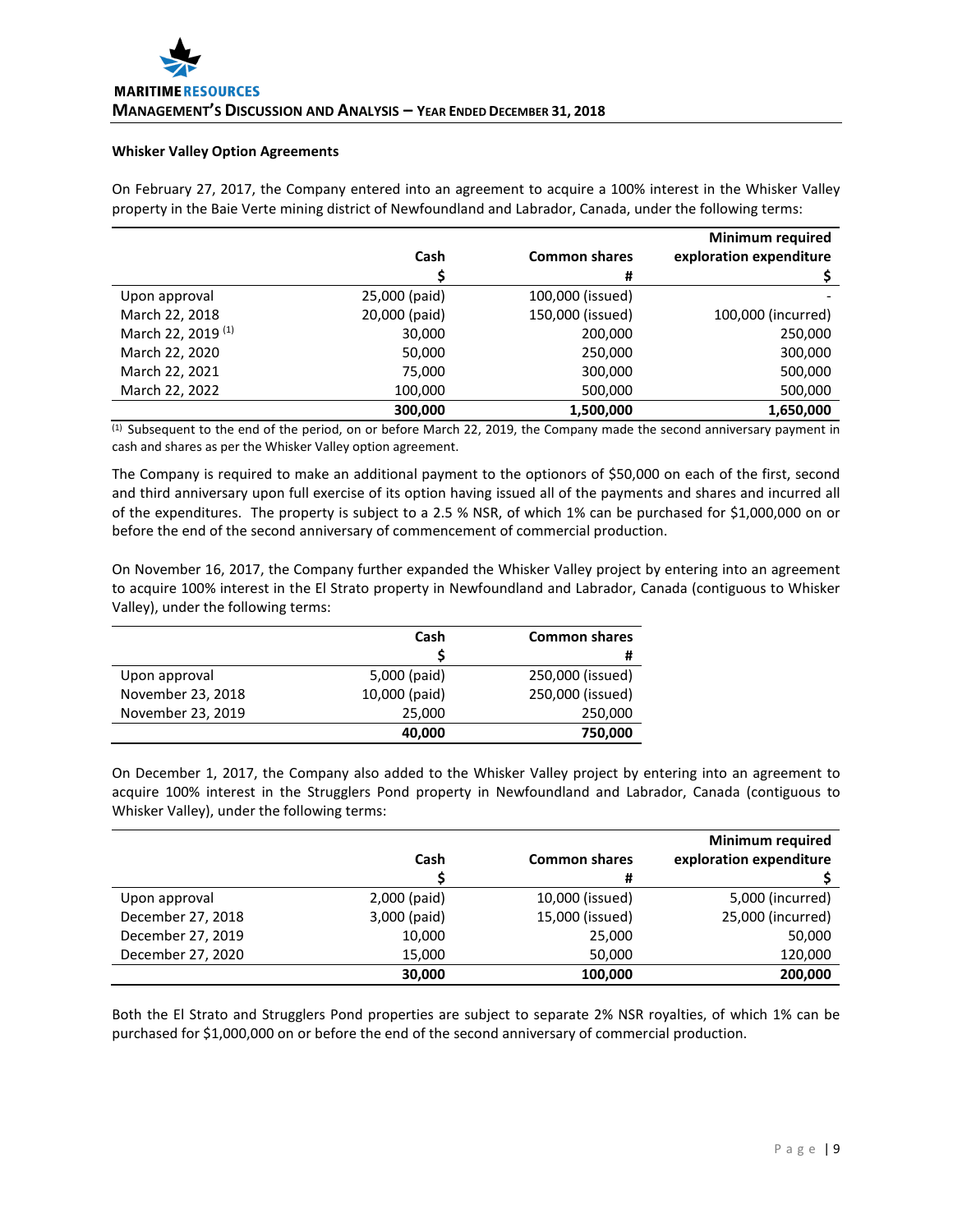# **FINANCIAL POSITION**

# **Cash**

Cash totaled \$2,359,066 as at December 31, 2018, compared to \$387,117 as at December 31, 2017.

# **Receivables**

Receivables of \$40,953 as at December 31, 2018 (2017 - \$35,789) related mainly to input sales tax.

# **Mineral properties**

Expenditures incurred on the Company's 100% owned Green Bay Property and Whisker Valley Property, follow:

|                              | <b>Green Bay</b> | <b>Whisker Valley</b> | <b>Total</b> |
|------------------------------|------------------|-----------------------|--------------|
|                              | \$               |                       | \$           |
| Balance, December 31, 2016   | 5,826,365        |                       | 5,826,365    |
| Acquisition costs - cash     |                  | 32,000                | 32,000       |
| Acquisition costs - shares   |                  | 37,400                | 37,400       |
| <b>Exploration expenses:</b> |                  |                       |              |
| Geology and engineering      | 461,941          | 145,068               | 607,009      |
| Geochemistry                 | 10,776           |                       | 10,776       |
| Property                     | 65,325           | 4,280                 | 69,605       |
| Geophysics                   | 42,098           |                       | 42,098       |
| Other                        | 8,728            |                       | 8,728        |
|                              | 588,868          | 218,748               | 807,616      |
| Less: Recoveries and grants  | (164,377)        |                       | (164,377)    |
| Net additions                | 424,491          | 218,748               | 643,239      |
| Balance, December 31, 2017   | 6,250,856        | 218,748               | 6,469,604    |
| Acquisition costs - cash     | 25,000           | 48,000                | 73,000       |
| Acquisition costs - shares   | 45,000           | 37,700                | 82,700       |
| <b>Exploration expenses:</b> |                  |                       |              |
| <b>Drilling</b>              | 289,772          | 77,842                | 367,614      |
| Geology and engineering      | 473,476          | 146,442               | 619,918      |
| Property                     | 55,991           | 585                   | 56,576       |
| Geophysics                   | 11,208           | 47,500                | 58,708       |
| Other                        | 13,266           | 9,611                 | 22,877       |
|                              | 913,713          | 367,680               | 1,281,393    |
| Less: Recoveries and grants  | (10, 153)        |                       | (10, 153)    |
| Net additions                | 903,560          | 367,680               | 1,271,240    |
| Balance, December 31, 2018   | 7,154,416        | 586,428               | 7,740,844    |

During the year ended December 31, 2018, the Company received \$10,153 (2017 – \$164,377) pursuant to an application made with the Newfoundland and Labrador government in respect of the Newfoundland and Labrador Mineral Incentive Junior Exploration Assistance Program (JEAP) grant for exploration conducted during fiscal 2017 and 2016, respectively.

### **Trade and other payables**

Trade and other payables were \$121,441 as at December 31, 2018 (2017 – \$150,442).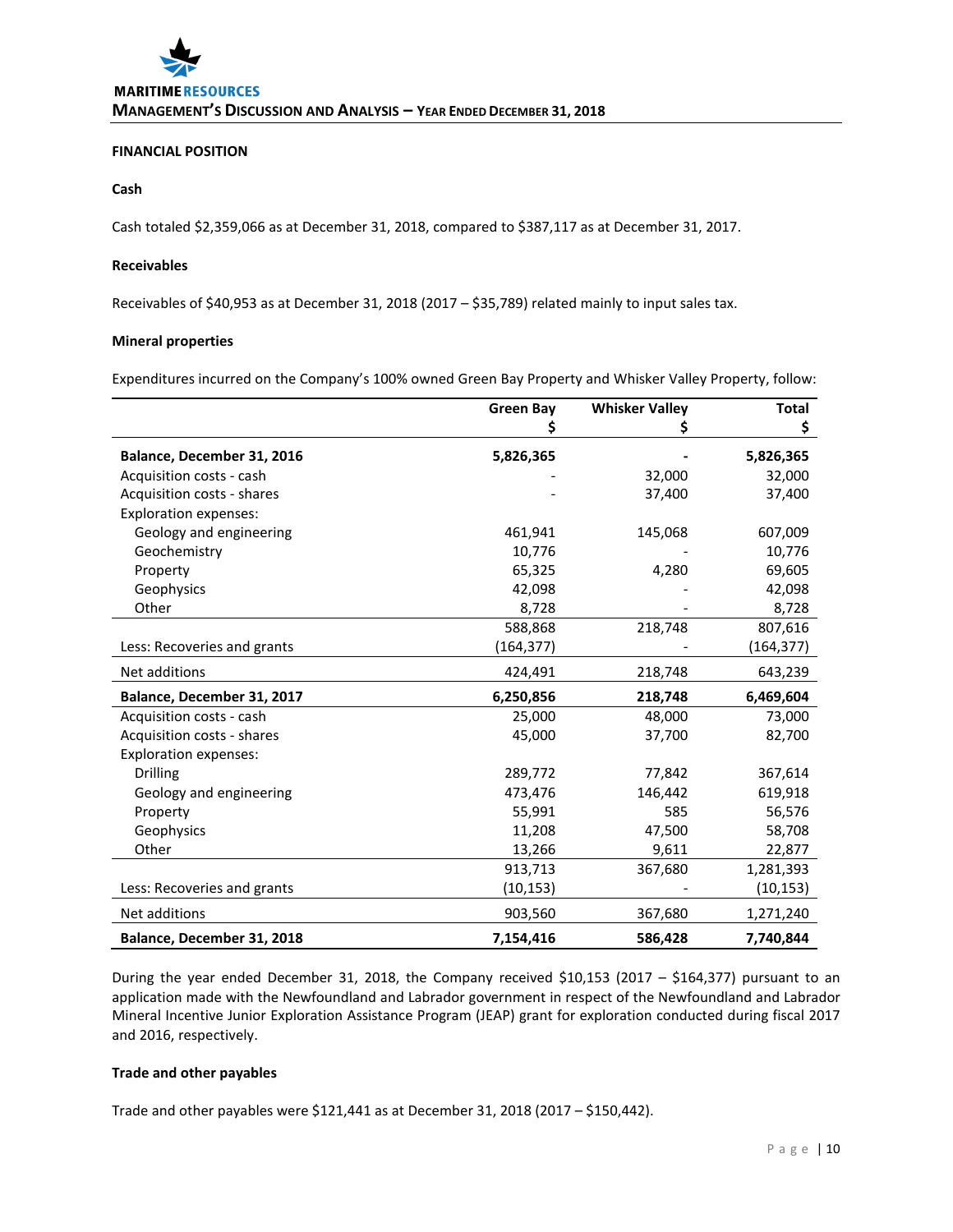# **Loans**

2014 Loan - Pursuant to a loan of \$100,000 that bore interest at 8% per annum, the Company had accrued interest of \$30,438 owing to the lender. On December 31, 2017, \$100,000, and interest of \$30,438 was repaid.

2017 Loan - On April 25, 2017, the Company entered into a loan arrangement ("Bridge Financing Agreement") pursuant to which it received \$500,000. The Bridge Financing Agreement, which was approved by the TSX-V on April 26, 2017, provided for a maturity date of one year (the "Maturity Date"), bore interest of 8% per annum and was repayable upon earliest of: the maturity date, raising \$2,000,000 or more in equity or debt financing, or committing an event of default. In connection with the Bridge Financing Agreement, the lender received a bonus of 333,333 shares in the capital of the Company valued at \$46,667, non-transferable warrants valued at \$105,387 allowing for the purchase of up to, in the aggregate, 1,666,666 additional common shares in the capital of the Company at \$0.15 per share until April 26, 2018 and cash finders' fees of \$30,000. The effective interest rate, including bonus shares and warrants was 44%. During the year ended December 31, 2018, the Company recorded accrued interest of \$9,315 (2017 – \$27,397). On March 26, 2018, the loan of \$500,000 and related interest of \$36,712 was repaid.

# **Private placements and flow-through premium liability**

Pursuant to a private placement on November 7, 2018, the Company issued 25,460,900 non flow-through units ("November 2018 NFT Units") at \$0.11 per unit and 5,402,000 flow-through units ("November 2018 FT Units") at \$0.13 per unit, for gross proceeds of \$3,502,959. Each unit consisted of one flow-through common share of the Company and one-half of one common share purchase warrant, where each whole warrant entitles the holder to purchase one common share of the Company at a price of \$0.15 per warrant share expiring November 7, 2020. The flow-through shares were issued at a premium of \$108,040. The eligible flow-through expenditures will be incurred in 2019.

In connection with this private placement, the Company issued 2,152,791 finders' units. Each finders' unit is comprised of one common share and one-half (1/2) of one non-transferable warrant where each whole finders' unit warrant is exercisable to purchase one common share of the Company at a price of \$0.15 per common share for a period of 24 months expiring November 7, 2020. Also in connection with this private placement, finders' fees of 2,152,791 finders' warrants were issued and entitle the holder to purchase one common share of the Company at a price of \$0.11 per finders' warrant share for a period of 24 months expiring November 7, 2020.

The finders' unit warrants and the NFT finders' warrants were valued at \$22,344 and \$60,365, respectively, using the Black-Scholes option pricing model with the following assumptions: risk-free interest rate of 1.90%, expected life of 1.5 years, expected volatility of 72.74% and dividend yield of 0% and recorded to share issuance costs.

Pursuant to a private placement on July 6, 2018, the Company issued 7,600,000 non flow-through units ("July 2018 NFT Units") at \$0.10 per unit and 5,166,667 flow-through units ("July 2018 FT Units") at \$0.12 per unit, for gross proceeds of \$1,380,000. Each July 2018 FT Unit consisted of one flow-through common share of the Company and one-half of one common share purchase warrant (the "July 2018 FT Warrant"). Each whole July 2018 FT Warrant entitles the holder to purchase one common share of the Company (the "July 2018 FT Warrant Share") at a price of \$0.20 per July 2018 FT Warrant Share expiring January 6, 2020. The flow-through shares were issued at a premium of \$103,333. The Company incurred eligible exploration expenses during 2018 and accordingly, \$82,635 was recognized in the statement of loss and comprehensive loss during the year ended December 31, 2018.

Each July 2018 NFT Unit consisted of one non flow-through common share of the Company and one-half of one common share purchase warrant (the "July 2018 NFT Warrant"). Each whole July 2018 NFT Warrant entitles the holder thereof to purchase one common share of the Company (the "July 2018 NFT Warrant Share") at a price of \$0.20 per July 2018 NFT Warrant Share for expiring January 6, 2020.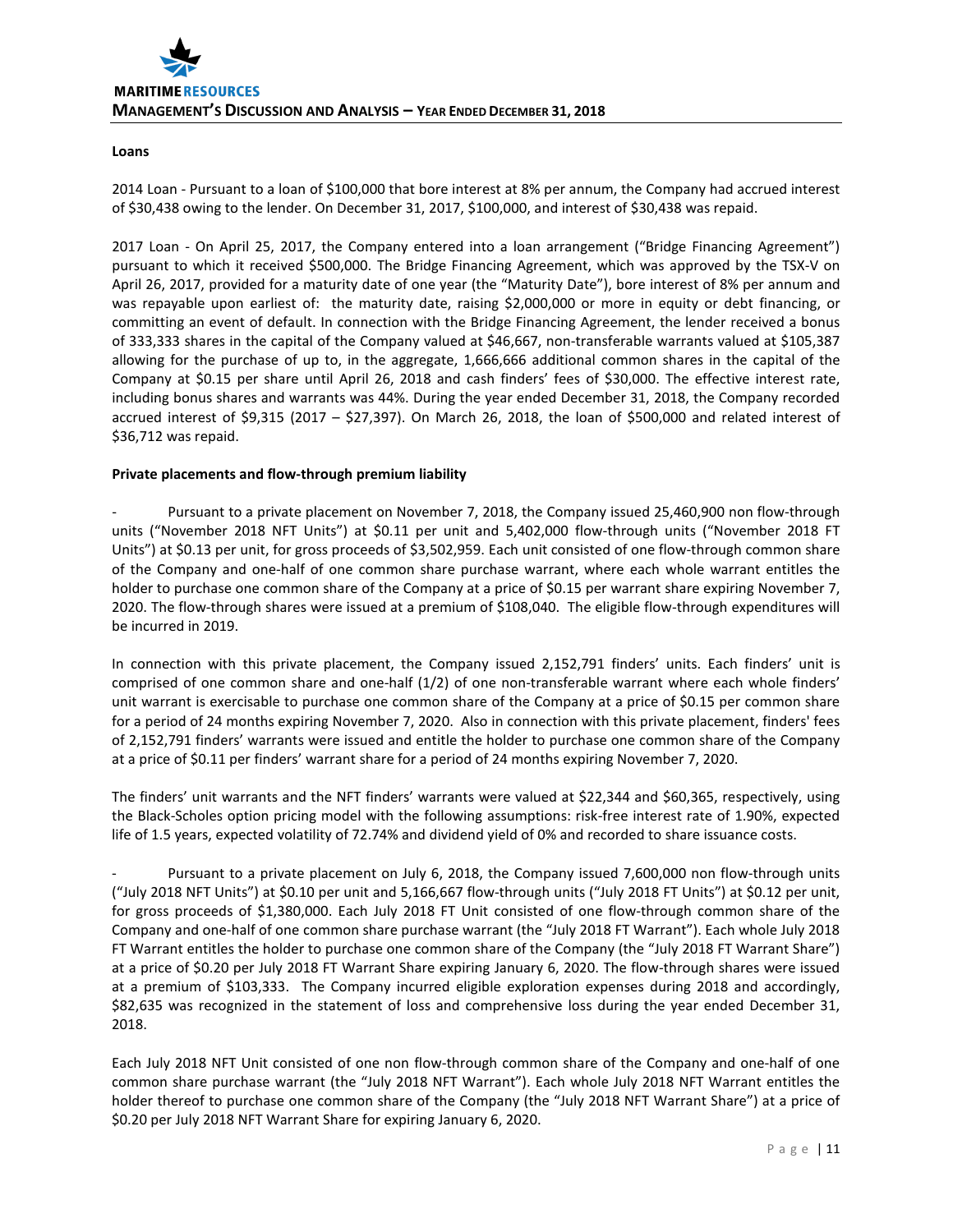

In connection with this private placement, finders' fees of \$30,000 were paid and 480,000 July 2018 NFT Finders' Warrants were issued. Each July 2018 NFT Finders' Warrant entitles the holder to purchase one common share of the Company at a price of \$0.20 per share until January 6, 2020. The July 2018 NFT Finders' Warrants were valued at \$17,319 using the Black-Scholes option pricing model with the following assumptions: risk-free interest rate of 1.90%, expected life of 1.5 years, expected volatility of 98.47% and dividend yield of 0% and recorded to share issuance costs.

- On December 15, 2017, the Company announced a non-brokered private placement of up to \$2,000,000 through the issuance of a combination of non flow-through units ("December 2017 NFT Units") at \$0.10 per Unit and flow-through units ("December 2017 FT Units") at a price of \$0.12 per December 2017 FT Unit. Each Unit consists of one common share and one-half of one common share purchase warrant ("December 2017 Warrant"). Each whole December 2017 Warrant entitles the holder to acquire one common share of the Company at a price of \$0.20 per common share for 18 months following the closing date of the private placement (the "December 2017 NFT Warrant Share").

Each December 2017 NFT Unit consisted of one non flow-through common share of the Company and one-half of one common share purchase warrant (the "December 2017 NFT Warrant"). Each whole December 2017 NFT Warrant entitles the holder thereof to purchase one common share of the Company (the "December 2017 NFT Warrant Share") at a price of \$0.20 per December 2017 NFT Warrant Share for 18 months following the closing date of the private placement. Each December 2017 FT Unit consisted of one flow-through common share of the Company and one-half of one common share purchase warrant (the "December 2017 FT Warrant"). Each whole December 2017 FT Warrant entitles the holder to purchase one common share of the Company (the "December 2017 FT Warrant Share") at a price of \$0.20 per December 2017 FT Warrant Share for 18 months following the closing date of the private placement.

The December 2017 private placement closed in 4 tranches and raised gross proceeds of \$608,000 in the first tranche during the year ended December 31, 2017 (see year ended December 31, 2017 disclosure below) and \$1,134,754 in 3 tranches in each of the January, February and March months of 2018 as follows:

| <b>Closing Date</b>           | January 11                   | <b>February 15</b> | March 21     | Total       |
|-------------------------------|------------------------------|--------------------|--------------|-------------|
| <b>Gross Proceeds</b>         | \$326,920                    | \$277,834          | \$530,000    | \$1,134,754 |
| <b>FT Shares Issued</b>       | 666,000                      | 250,000            |              | 916,000     |
| <b>NFT Shares Issued</b>      | 2,470,000                    | 2,478,340          | 5,300,000    | 10,248,340  |
| <b>Warrants Issued</b>        | 1,568,000                    | 1,364,170          | 2,650,000    | 5,582,170   |
| <b>Warrant Exercise Price</b> | \$0.20                       | \$0.20             | \$0.20       |             |
|                               | July 11                      | August 15          | September 21 |             |
| <b>Warrant Expiry Date</b>    | 2019                         | 2019               | 2019         |             |
| <b>Finders' Fees</b>          |                              |                    |              |             |
| Cash                          | $\qquad \qquad \blacksquare$ | \$8,400            | \$15,000     | \$23,400    |
| <b>NFT Shares Issued</b>      |                              | 488,480            |              | 488,480     |
| <b>Warrants Issued</b>        | $\overline{\phantom{0}}$     | 824,886            | 350,000      | 1,174,886   |
| <b>Exercise Price</b>         | -                            | \$0.20             | \$0.20       |             |
|                               |                              | August 15          | September 21 |             |
| <b>Expiry Date</b>            |                              | 2019               | 2019         |             |

The flow-through shares, issued in the January 11 and February 15 tranches, were issued at premiums of \$13,320 and \$5,000, respectively, and were fully recognized into income during the year ended December 31, 2018.

The December 2017 NFT Unit shares issued in respect of finders' fees were valued at \$43,963. The December 2017 NFT Warrants issued in respect of finders' fees were valued at \$20,086 and \$12,227, respectively, using the Black-Scholes option pricing model with the following assumptions: risk-free interest rate of 1.80-1.85%, expected life of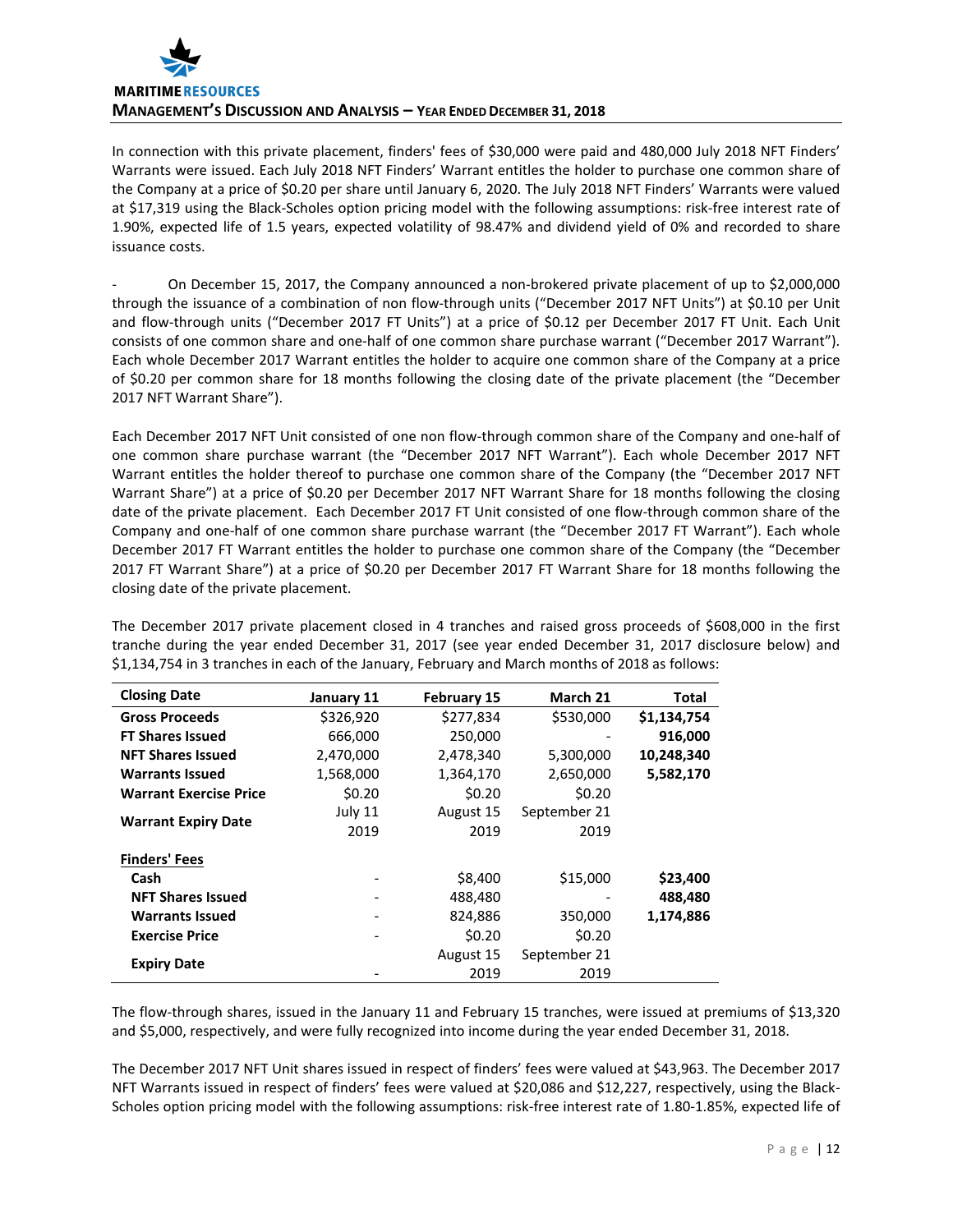1.5 years, expected volatility of 102% and dividend yield of 0% and recorded to share issuance costs.

- On December 22, 2017, pursuant to a December 2017 private placement discussed above, the Company issued 3,125,000 December 2017 FT Units at \$0.12 per unit and 2,330,000 December 2017 NFT Units at \$0.10 per unit for proceeds of \$608,000. Each whole December 2017 FT Warrant and December 2017 NFT Warrant issued in this first tranche expire June 22, 2019. The flow-through shares related to this tranche were issued at a premium of \$62,500. During the year ended December 31, 2018, the Company incurred the required eligible flow-through expenditures and recorded \$62,500 (2017 – \$nil) in the statement of loss and comprehensive loss.

In connection with this tranche of the December 2017 private placement, finders' fees of \$26,250 were paid and 218,750 December 2017 NFT Finders' Warrants were issued and expire on June 22, 2019. The warrants were valued at \$6,459 using the Black-Scholes option pricing model with the following assumptions: risk-free interest rate of 1.78%, expected life of 1.5 years, expected volatility of 113.71% and dividend yield of 0% and recorded to share issuance costs.

Pursuant to a private placement on September 25, 2017, the Company issued 8,034,167 non flow-through units ("September 2017 NFT Units") at \$0.10 per unit, 1,483,334 flow-through units ("September 2017 FT Units") at \$0.15 per unit, for gross proceeds of \$1,025,917 of which \$100,000 is receivable at year end. During the year ended December 31, the Company returned 1,000,000 common shares to treasury as payment was not received. The warrants issued as part of the September 2017 NFT Units and September 2017 FT Units, expired unexercised subsequent to the end of the year on March 22, 2019.

The flow-through shares were issued at a premium of \$74,167 to that of the non flow-through shares. During the year ended December 31, 2018, the Company incurred the required eligible flow-through expenditures and recorded \$1,482 (2017 – \$72,685) in the statement of loss and comprehensive loss.

In connection with this private placement, finders' fees of \$72,850 were paid and 500,333 non flow-through finders' warrants were issued. The warrants were valued at \$26,751 using the Black-Scholes option pricing model with the following assumptions: risk-free interest rate of 1.58%, expected life of 1.5 years, expected volatility of 113.03% and dividend yield of 0% and recorded to share issuance costs. These finders' warrants expired unexercised subsequent to the end of the year on March 22, 2019.

| Flow-through premium liability               |            |
|----------------------------------------------|------------|
| Balance - December 31, 2016                  |            |
| Flow-through premium liability additions     | 136,667    |
| Settlement of flow-through premium to income | (72,685)   |
| Balance - December 31, 2017                  | 63,982     |
| Flow-through premium liability additions     | 229,693    |
| Settlement of flow-through premium to income | (164, 937) |
| Balance - December 31, 2018                  | 128,738    |

# **Shares issuances related to property option agreements**

During 2018, the Company issued 150,000 common shares valued at \$16,500 in connection with the Whisker Valley property; issued 500,000 common shares valued at \$45,000 in connection with the Inomin property; issued 250,000 common shares, valued at \$20,000, in connection with the El Strato property; and issued 15,000 common shares, valued at \$1,200, in connection with the Struggler Pond property.

During 2017, the Company issued 100,000 common shares, valued at \$14,000, in connection with the Whisker Valley property; issued 250,000 common shares, valued at \$22,500, in connection with the El Strato property; and issued 10,000 common shares, valued at \$900, in connection with the Struggler Pond property.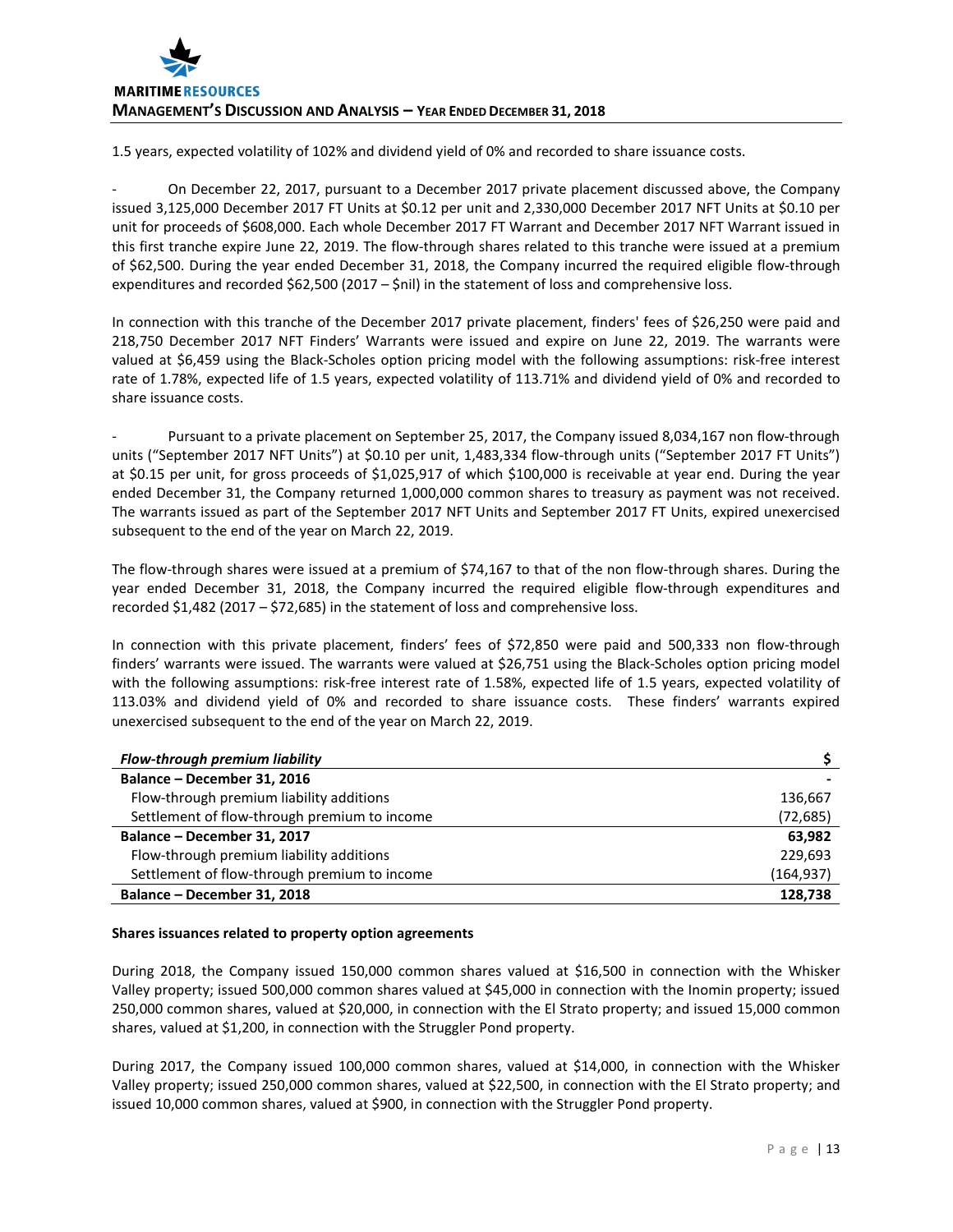# **Royalty units**

During fiscal 2016, the Company issued Royalty Units with a price of \$0.01 per Royalty Unit, and, subject to written consent of the Company, may be assigned or transferred in their entirety only. The proceeds of \$210,700 received in relation to the Royalty Units has been recorded as a Royalty Reserve within Equity.

Royalty Units will return 100% of the original investment made by the purchasers and is to be paid out of production from the Company's Green Bay project. The likelihood of the project going into production cannot be determined at this time.

Total royalties payable from the Royalty Units ("Royalty Payment") are capped at \$3,440,500 being the price for which the Equity Units (comprised of common shares and common share warrants) and Royalty Units were purchased. Royalty Payments will be made annually beginning on the first anniversary of the date of commencement of commercial production for the Project. Royalty Payments will be funded solely from 10% of annual net cash flow from the Project, with net cash flow representing net production revenues realized from the Project after deduction of all Project operating and debt servicing costs. At the option of the Company, Royalty Payments will be paid either in cash or in gold.

# **Hostile takeover bid**

On April 13, 2018, Anaconda Mining Inc. ("Anaconda") made a formal unsolicited offer to the Company and its shareholders, to acquire all of the issued and outstanding shares of the Company. The offer contemplated the exchange of one common share of the Company for consideration of 0.39 of a common share in Anaconda. The Company engaged legal counsel, financial advisors and strategic advisors to evaluate Anaconda's offer and incurred expenditures of \$619,758 as of December 31, 2018, relating to this offer. On July 12, 2018, Anaconda withdrew their formal unsolicited offer to the Company and its shareholders.

# **RESULTS OF OPERATIONS**

|                                               | 2018        | 2017        | 2016        |
|-----------------------------------------------|-------------|-------------|-------------|
| <b>Year ended December 31</b>                 |             |             |             |
| <b>Expenses</b>                               |             |             |             |
| Administration                                | 351,465     | 344,159     | 328,558     |
| Consulting                                    | 449,270     | 429,079     | 313,946     |
| Directors' fees                               | 18,000      | 27,000      | 66,000      |
| Financing expense, accretion and interest on  | 66,675      | 162,091     | 25,304      |
| Investor relations and promotion              | 747,205     | 314,511     | 331,211     |
| Professional fees                             | 68,360      | 72,189      | 47,158      |
| Professional fees - hostile takeover          | 619,758     |             |             |
| Share-based payment                           | 309,664     | 239,912     | 275,973     |
|                                               | (2,630,397) | (1,588,941) | (1,388,150) |
| Interest income                               |             | 1,398       | 516         |
| Recognition of flow-through premium liability | 164,937     | 72,685      |             |
| Loss and comprehensive loss for the year      | (2.465.460) | (1,514,858) | (1,387,634) |
| Loss per share                                | (0.03)      | (0.02)      | (0.03)      |
| <b>Total assets</b>                           | 10,187,022  | 6,938,058   | 6,479,559   |

For the year ended December 31, 2018, the Company incurred a loss and comprehensive loss in the amount of \$2,465,460 (2017 – \$1,514,858). Expenses during the fiscal year 2018 were higher than the comparative prior year mainly due to the professional fees of \$619,758 incurred to evaluate and defend against the hostile bid for the Company, which was subsequently withdrawn July 12, 2018, as well as, investor relations expenses to promote the Company during 2018. In addition, during the year ended December 31, 2018, the Company issued 4,805,000 (2017 – 3,200,000) stock options resulting in share-based payment expenses of \$309,664 (2017 – \$239,912).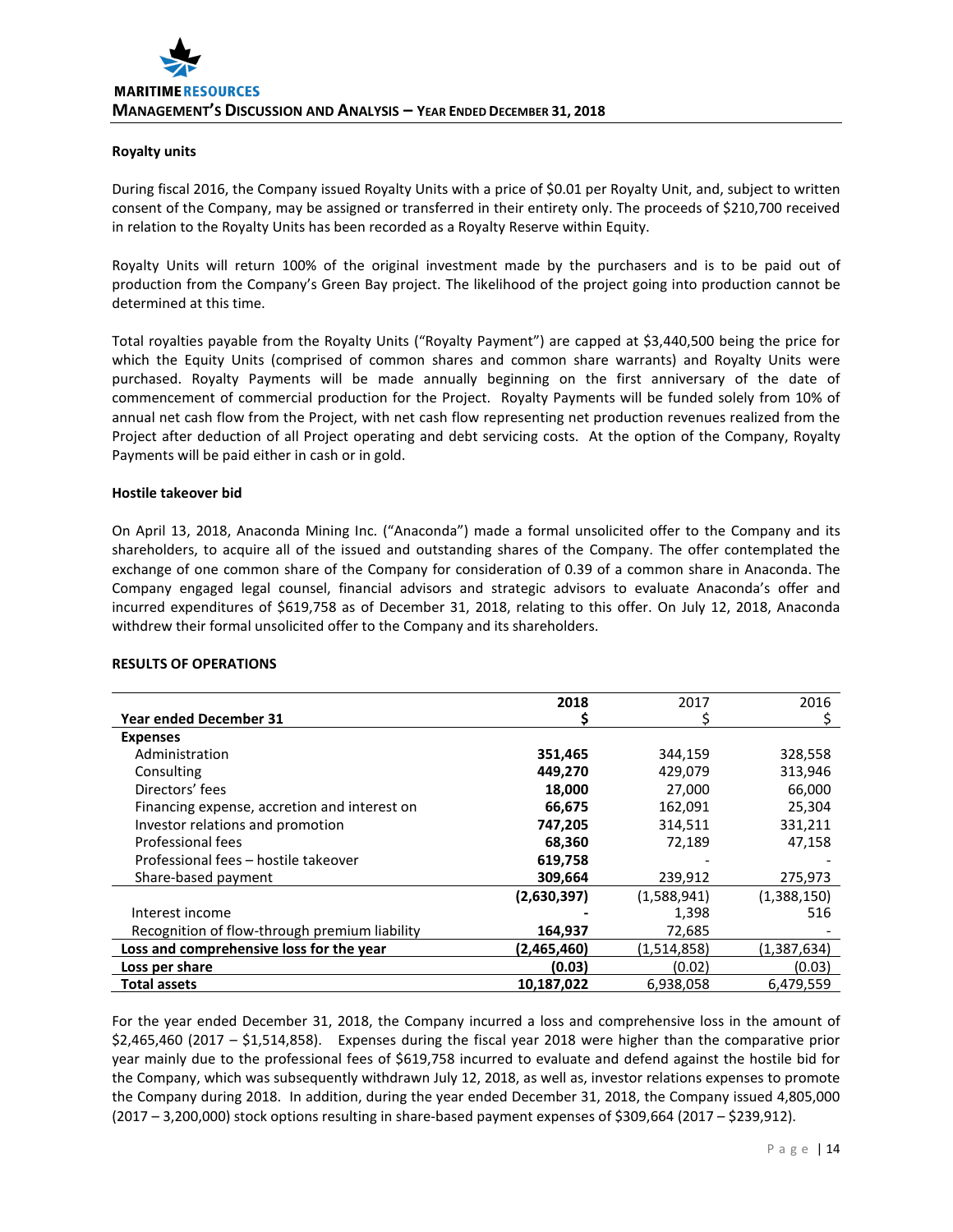Pursuant to qualifying flow-through expenditures incurred during the year ended December 31, 2018, the flowthrough premium liability was reduced by \$164,937 (2017 – \$72,685) and recorded in income as Recognition of the flow-through premium liability.

# **SUMMARY OF QUARTERLY RESULTS**

The following table summarizes information derived from the Company's financial statements for each of the eight most recently completed quarters.

|                                  | <b>Dec 31</b> | Sep 30  | <b>Jun 30</b> | <b>Mar 31</b> | <b>Dec 31</b> | Sep 30  | <b>Jun 30</b> | <b>Mar 31</b> |
|----------------------------------|---------------|---------|---------------|---------------|---------------|---------|---------------|---------------|
| in thousands, except per         | 2018          | 2018    | 2018          | 2018          | 2017          | 2017    | 2017          | 2017          |
| share amounts                    |               |         |               |               |               |         |               |               |
| Net loss:                        |               |         |               |               |               |         |               |               |
| in total<br>(i)                  | (597)         | (527)   | (941)         | (400)         | (543)         | (248)   | (376)         | (348)         |
| per share <sup>(1)</sup><br>(ii) | (0.01)        | (0.01)  | (0.01)        | (0.01)        | (0.01)        | (0.00)  | (0.01)        | (0.01)        |
| Cash                             | 2,359         | 162     | 56            | 361           | 387           | 632     | 137           | 22            |
| Exploration and evaluation       | 7,741         | 7,300   | 7,078         | 6,676         | 6.470         | 6,165   | 5,972         | 6,004         |
| Loans                            | nil           | nil     | nil           | nil           | (443)         | (514)   | (475)         | (100)         |
| Deficit                          | (7,616)       | (7,028) | (6, 501)      | (5,436)       | (5, 107)      | (4,564) | (4, 353)      | (4,010)       |

(1) *Fully diluted loss per share amounts are not shown as they would be anti-dilutive*.

For the three months ended December 31, 2018, the Company incurred a loss and comprehensive loss in the amount of \$597,239 (2017 – \$542,917). Expenses during the fourth quarter of 2018 were in line with the comparative period of 2017. Maritime's loss in each period primarily reflects the level general and administrative expenses. Cash balances fluctuated as a result of the various financings, combined with expenditures in the periods.

The Company's operations are not driven by seasonal trends, but rather by reaching project milestones such as completing various geological, technical, environmental and socio-economic objectives as well as closing the financings needed to fund the Company's activities. The operating results of junior exploration companies typically demonstrate wide variations from period to period. These variances arise from fluctuations in such costs as share-based compensation, level of exploration activity and unanticipated events such as hostile takeover bids.

# **TRANSACTIONS WITH RELATED PARTIES**

# **Key Management Personnel**

Key management personnel include those persons having authority and responsibility for planning, directing, and controlling the activities of the Company as a whole. The Company has determined that key management personnel consists of executive and non-executive members of the Company's Board of Directors and corporate officers.

Compensation paid or payable to key management personnel for services rendered were as follows for the years ended December 31:

|                       | 2018      | 2017    |
|-----------------------|-----------|---------|
|                       |           |         |
| Consulting            | 373,000   | 368,000 |
| Contract wages        | 78,000    | 35,000  |
| Directors' fees       | 18,000    | 27,000  |
| Geological consulting | 292.404   | 274,900 |
| Share-based payments  | 303,210   | 190,513 |
|                       | 1,064,624 | 895,413 |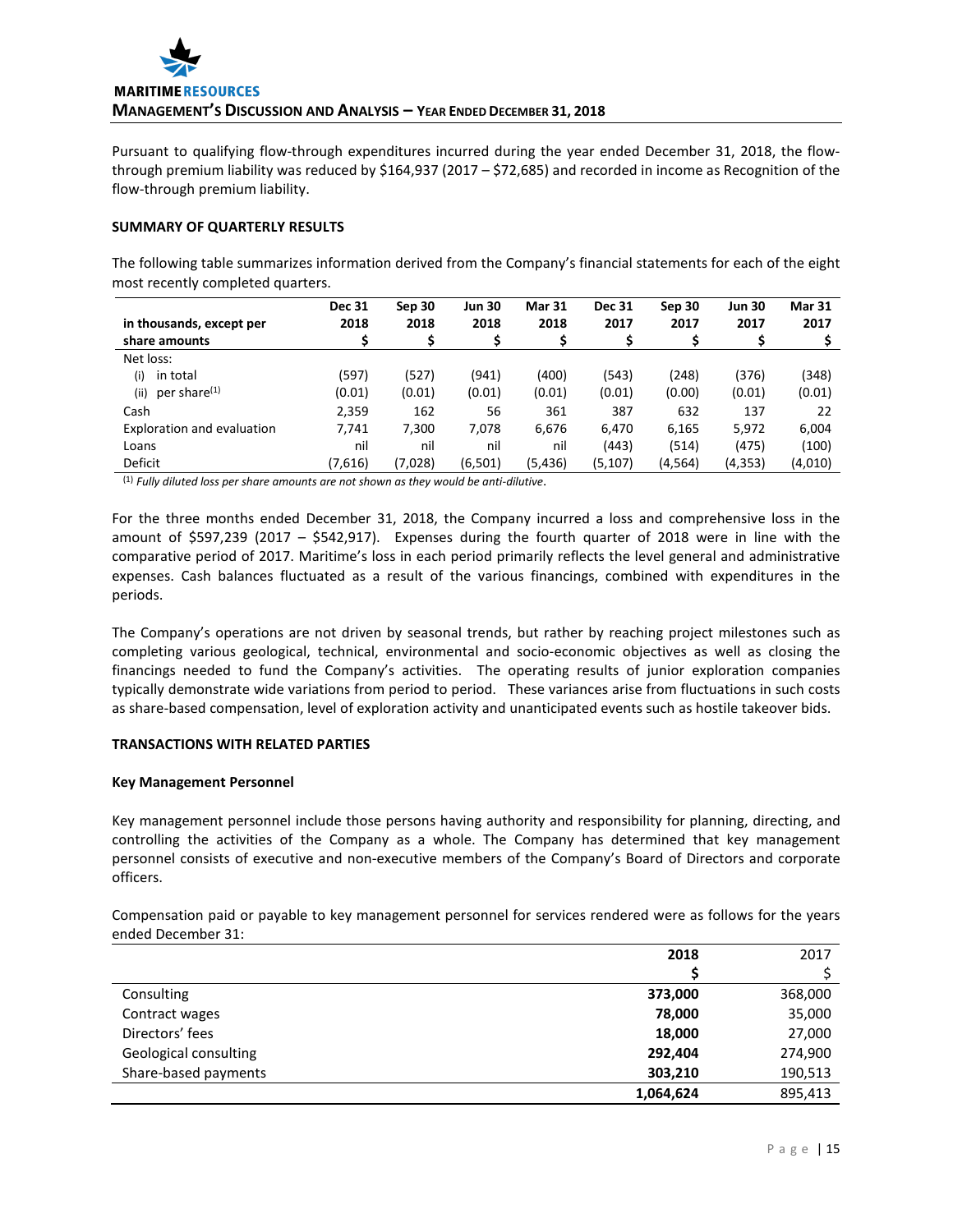

In accordance with *IAS 24, Related Party Disclosures*, key management personnel are those persons having authority and responsibility for planning, directing and controlling the activities of the Company directly or indirectly, including any directors (executive and non-executive). The remuneration of directors and key executives is determined by the Board of Directors having regard to the performance of individuals and market trends.

At December 31, 2018, the Company advanced \$nil (2017 – \$20,750) to the Chief Executive Officer and a director of the Company and is included in prepaids at December 31, 2017.

At December 31, 2018, the Company owed \$nil (2017 – \$8,085) to an officer and former director of the Company and included in accounts payable and accrued liabilities is  $$5,411$  (2017 – \$13,500), owing to a director, Chief Executive Officer and Director and the Chief Operating Officer of the Company.

Subsequent to the end of the year, the Company announced that is had made management changes. Pursuant to the management changes, the Company paid severances totalling \$884,497 to the previous Chief Executive Officer (\$391,496), Chief Financial Officer (\$117,000), Chief Operating Officer (\$328,001) and Corporate Secretary (\$48,000) of the Company.

# **LIQUIDITY AND CAPITAL RESOURCES**

The Company has no operations that generate cash flow at this time. The Company's future financial success will depend its success in re-starting the past producing Hammerdown gold mine and, also on the expansion of or discovery of one or more economic mineral deposits or business opportunities. The process can take many years, can consume significant resources and is largely based on factors that are beyond the control of the Company and its management.

Management's objective is to ensure that there is sufficient capital to minimize liquidity risk and to continue as a going concern. As an exploration stage company, the Company has financed its activities primarily by the issuance of equity securities. Although the Company has been successful in the past in obtaining financing through the sale of equity securities, there can be no assurance that the Company will be able to obtain adequate financing in the future, or that the terms of such financings will be favourable.

Subsequent to the end of the year, the Company announced that it closed a non-brokered private placement raising aggregate gross proceeds of \$6,092,500 through the issuance of a combination of units at a price of \$0.10 per unit and flow-through units at a price of \$0.12 per unit. The Company considers this to be sufficient financing to carry out its 2019 plan.

# **Working Capital**

The Company had \$2,324,737 in working capital as at December 31, 2018 (2017 – (\$124,628)) (see "Non-IFRS Measures"). As at December 31, 2018, the Company has no debt, does not have any unused lines of credit or other arrangements in place to borrow funds, and has no off-balance sheet arrangements. The Company has no current plans to use debt financing and does not use hedges or other financial derivatives.

The Company manages its liquidity risk (i.e., the risk that it will not be able to meet its obligations as they become due) by forecasting cash flows from operations together with its investing and financing activities. Expenditures are adjusted to ensure liabilities can be funded as they become due. Management and the Board of Directors are actively involved in the review, planning, and approval of significant expenditures and commitments.

# **Operating Activities**

Cash used in operating activities was \$2,261,437 for the year ended December 31, 2018, compared to \$1,299,071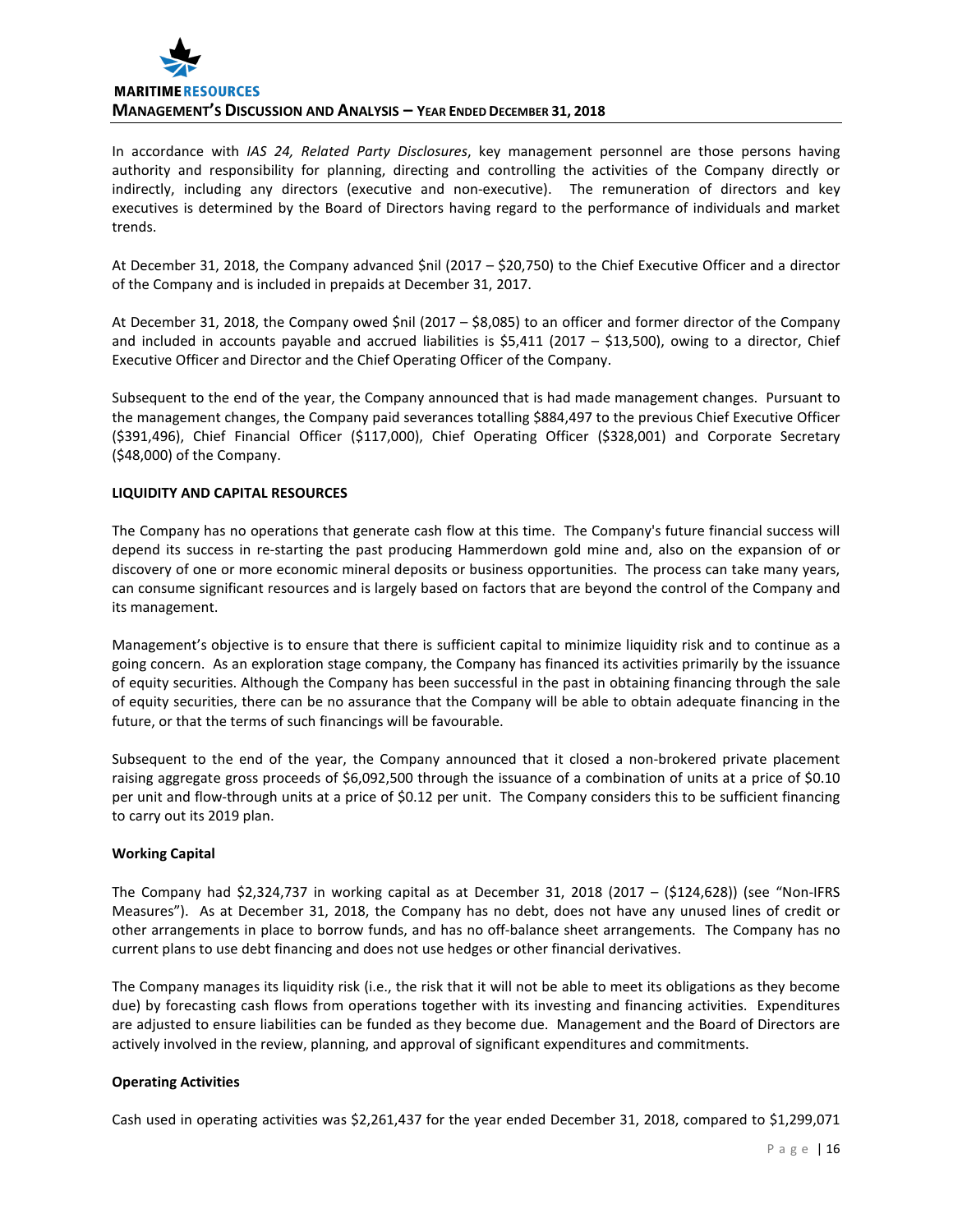in the same period of 2017.

#### **Financing Activities**

Financing activities resulted in cash inflows of \$5,421,926 from the issuance of shares during the year period ended December 31, 2018. The Company received cash inflows from its financing activities of \$1,901,737 from the issuance of shares during the year ended December 31, 2017.

#### **Investing Activities**

Investing activities, relating predominantly to exploration and evaluation expenditures on the Company's exploration properties, resulted in cash outflows of \$1,188,540 during the year ended December 31, 2018 compared to \$796,059 during the year ended December 31, 2017.

#### **CONTINGENCIES**

The Company may be subject to various contingent liabilities that occur in the normal course of operations. The Company is not aware of any pending or threatened proceedings that would have a material adverse effect on the consolidated financial position or future results of the Company.

# **OFF BALANCE SHEET ARRANGEMENTS**

The Company does not have any off-balance sheet arrangements.

#### **FINANCIAL INSTRUMENTS**

The Company's financial instruments consist of cash, receivables, and accounts payable and accrued liabilities. The carrying value of receivables, and accounts payable and accrued liabilities approximate their fair values due to the short-term nature of these instruments. The fair value of cash is measured based on level 1 of the fair value hierarchy.

The Company's risk exposures and the impact on the Company's financial instruments are summarized below.

# **Credit risk**

Credit risk is the risk of a financial loss to the Company if a counter-party to a financial instrument fails to meet its contractual obligation. The Company's receivables consist primarily of tax receivables due from federal and provincial government agencies. The Company has no customers or trade receivables as at December 31, 2018. The Company does not have a significant concentration of credit risk with any single counter-party. The Company's cash is invested in interest bearing accounts at major Canadian chartered banks. Because of these circumstances, the Company does not believe it has a material exposure to credit risk.

# **Interest rate risk**

Interest rate risk is the risk that the fair value or future cash flows of a financial instrument will fluctuate because of changes in market interest rates. Financial assets and liabilities with variable interest rates expose the Company to cash flow interest rate risk. The risk that the Company will realize a loss in cash is limited because the Company's deposits are redeemable on demand.

# **Liquidity risk**

Liquidity risk is the risk that the Company will not be able to meet its obligations as they become due. The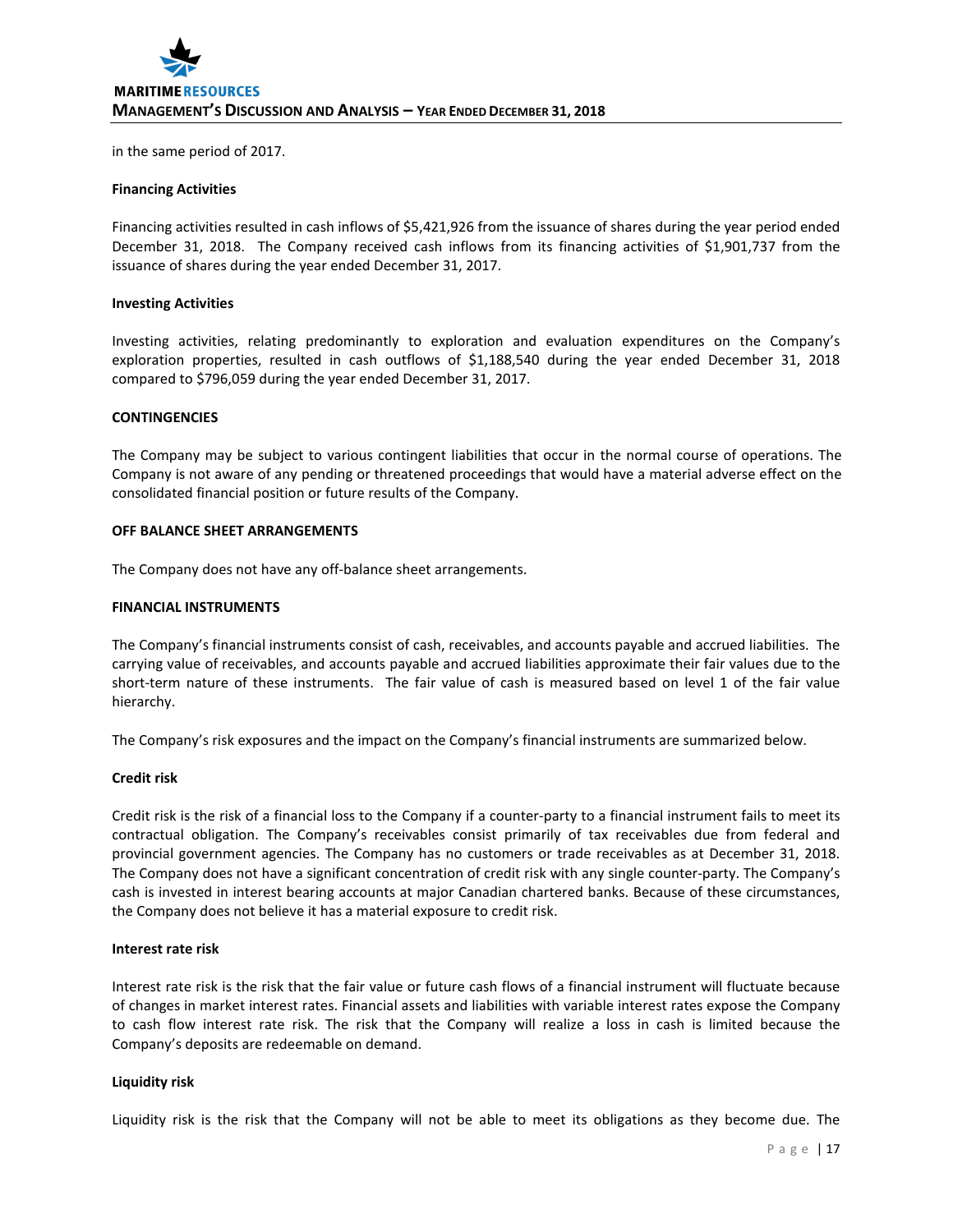Company's ability to continue as a going concern is dependent on management's ability to raise required funding through future equity issuances, asset sales or a combination thereof.

The Company manages its liquidity risk by forecasting cash flows from operations and anticipating any investing and financing activities. As at December 31, 2018, the Company had cash totalling \$2,359,066 (2017 – \$387,117) to settle accounts payable and accrued liabilities of \$121,441 (2017 – \$150,442). As at December 31, 2017, the Company also had a \$500,000 Loan outstanding which was repaid in shares during 2018. Management and the Board of Directors are actively involved in the review, planning and approval of significant expenditures and commitments.

As at December 31, 2018 and 2017, the Company's accounts payable and accrued liabilities have contractual maturities of less than 60 days and are subject to normal trade terms.

# **Price risk**

The Company is exposed to price risk with respect to commodity and equity prices. Equity price risk is defined as the potential adverse impact on the Company's earnings due to movements in individual equity prices or general movements in the level of the stock market. Commodity price risk is defined as the potential adverse impact on earnings and economic value due to commodity price movements and volatilities. The Company closely monitors commodity prices, individual equity movements, and the stock market to determine the appropriate course of action to be taken by the Company.

# **CRITICAL ACCOUNTING ESTIMATES AND JUDGEMENTS**

The discussion and analysis of Maritime's financial condition and results of operations are based upon its financial statements, which are prepared in accordance with IFRS. The preparation of the financial statements requires the Company to make estimates and judgements that affect the reported amounts of assets and liabilities, revenues and expenses, and related disclosure of contingent assets and liabilities at the date of the financial statements. Actual results may differ from these estimates under different assumptions or conditions. The areas involving a higher degree of judgment or complexity, or areas where assumptions and estimates are significant to the financial statements are discussed in more detail in the Company's financial statements for the year ended December 31, 2018, which are available on SEDAR a[t www.sedar.com.](http://www.sedar.com/)

# **NEW ACCOUNTING STANDARDS**

The adoption of the following IFRS standards and amendments to existing standards effective January 1, 2018 did not have an effect on the Company's financial statements:

- IFRS 2, "Share-based payment" (amended standard) is effective for annual periods beginning on or after January 1, 2018.
- IFRS 7, "Financial Instruments: Disclosure" is effective for annual periods beginning on or after January 1, 2018.
- IFRS 9, "Financial Instruments: Classification and Measurement": is effective for annual periods beginning on or after January 1, 2018. The Company adopted IFRS 9 retrospectively, without restatement of prior year financial statements. IFRS 9 replaces the provisions of IAS 39, Financial Instruments: Recognition and Measurement ("IAS 39") that relate to the recognition, classification, and measurements of financial assets and financial liabilities, derecognition of financial instruments and impairment of financial assets. IFRS 9 uses a single approach to determine whether a financial asset is classified and measured at amortized cost or fair value. The approach in IFRS 9 is based on how the Company manages its financial instruments and the contractual cash flow characteristics of the financial asset. Most of the requirements in IAS 39 for classification and measurement of financial liabilities were carried forward in IFRS 9. The application of IFRS 9 did not impact the Company's classification and measurement of financial assets and liabilities, and there was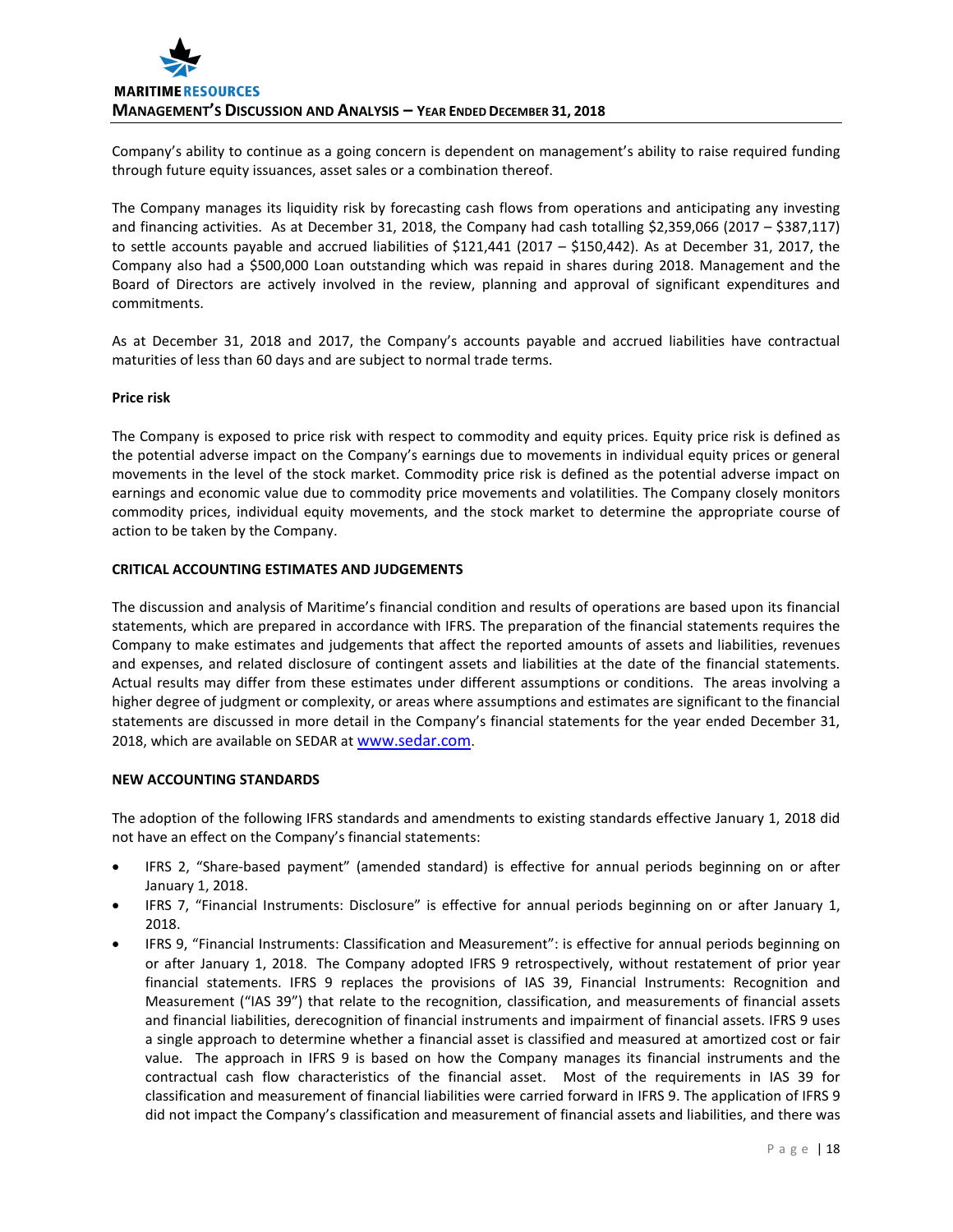also no impact to the carrying value of any of the Company's financial assets or liabilities on the date of transition.

Accounting Standards Issued but not yet in effect:

• IFRS 16, "Leases": is effective for annual periods beginning on or after January 1, 2019. The Company does not expect this standard to have a material impact on its financial statements.

# **DISCLOSURE OF SECURITIES OUTSTANDING**

As at April 26, 2019, the following common shares, common share purchase options, finders' warrants and common share purchase warrants were outstanding.

|                                               |                    |                       | <b>Number of shares and</b> |
|-----------------------------------------------|--------------------|-----------------------|-----------------------------|
|                                               |                    | <b>Exercise price</b> | number of shares on         |
|                                               | <b>Expiry date</b> | per share             | exercise                    |
| <b>Common shares</b>                          |                    |                       | 189,050,469                 |
| Common share purchase options                 | 29-May-2019        | \$0.28                | 395,000                     |
| Common share purchase options                 | 15-Oct-2019        | \$0.15                | 100,000                     |
| Common share purchase options                 | 13-Nov-2020        | \$0.15                | 1,685,000                   |
| Common share purchase options                 | 29-Jul-2021        | \$0.25                | 2,300,000                   |
| Common share purchase options                 | 26-Apr-2022        | \$0.15                | 200,000                     |
| Common share purchase options                 | 04-Dec-2022        | \$0.10                | 500,000                     |
| Common share purchase options                 | 15-Dec-2022        | \$0.10                | 2,500,000                   |
| Common share purchase options                 | 6-Dec-2023         | \$0.11                | 4,805,000                   |
| Common share purchase options                 |                    |                       | 12,485,000                  |
| Common share purchase warrants                | 22-Jun-2019        | \$0.20                | 2,727,500                   |
| Common share purchase warrants                | 11-Jul-2019        | \$0.20                | 1,568,000                   |
| Common share purchase warrants                | 19-Jul-2019        | \$0.20                | 8,249,998                   |
| Common share purchase warrants                | 15-Aug-2019        | \$0.20                | 1,364,170                   |
| Common share purchase warrants                | 21-Sep-2019        | \$0.20                | 2,650,000                   |
| Common share purchase warrants                | 6-Jan-2020         | \$0.20                | 6,383,333                   |
| Common share purchase warrants                | 7-Nov-2020         | \$0.15                | 15,431,450                  |
| Common share purchase warrants                | 12-24-Apr-2021     | \$0.15                | 28,448,333                  |
| Common share purchase warrants <sup>(1)</sup> |                    |                       | 66,822,784                  |
| Finders' warrants                             | 22-Jun-2019        | \$0.20                | 218,750                     |
| Finders' warrants                             | 19-Jul-2019        | \$0.20                | 1,190,700                   |
| Finders' warrants                             | 15-Aug-2019        | \$0.20                | 824,886                     |
| Finders' warrants                             | 21-Sep-2019        | \$0.20                | 350,000                     |
| Finders' warrants                             | 6-Jan-2020         | \$0.20                | 480,000                     |
| Finders' warrants                             | 7-Nov-2020         | \$0.15                | 1,076,395                   |
| Finders' warrants                             | 7-Nov-2020         | \$0.11                | 2,152,791                   |
| Finders' warrants                             | 12-24-Apr-2021     | \$0.15                | 3,863,294                   |
| Finders' warrants <sup>(2)</sup>              |                    |                       | 10,156,816                  |

*(1) Each transferable warrant entitles the holder to acquire one common share of the Company.*

*(2) Each non-transferable warrant entitles the holder to acquire one common share of the Company.*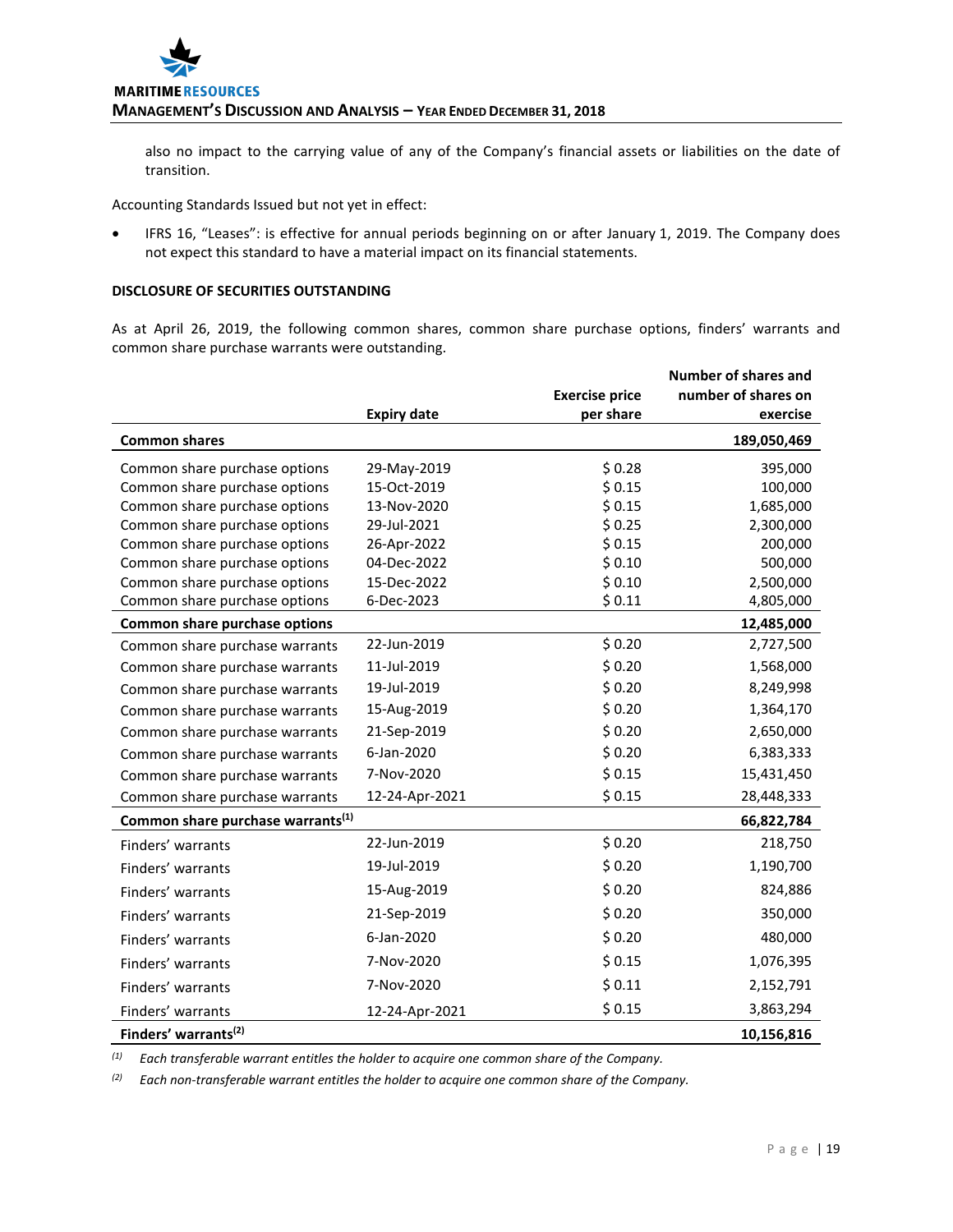# **NON-IFRS MEASURES**

This MD&A refers to working capital, which is not a recognized measure under IFRS. This non-IFRS performance measure does not have any standardized meaning prescribed by IFRS and is therefore unlikely to be comparable to similar measures presented by other issuers. Management uses this measure internally to better assess performance trends and liquidity. Management understands that a number of investors and others who follow the Company's business assess performance in this way. This data is intended to provide additional information and should not be considered in isolation or as a substitute for measures of performance prepared in accordance with IFRS.

| As at December 31                        | 2018       | 2017       |
|------------------------------------------|------------|------------|
|                                          |            |            |
| Current assets                           |            |            |
| Cash                                     | 2,359,066  | 387,117    |
| Receivables                              | 40,953     | 35,789     |
| Prepaid expenses                         | 46,159     | 45,548     |
|                                          | 2,446,178  | 468,454    |
| <b>Current liabilities</b>               |            |            |
| Accounts payable and accrued liabilities | (121, 441) | (150, 442) |
| Loans                                    |            | (442, 640) |
| Working capital                          | 2,324,737  | (124, 628) |

# **RISK FACTORS AND UNCERTAINTIES**

The Company is subject to risks and uncertainties similar to other companies in a comparable stage of exploration. These risks include, but are not limited to, continuing losses, dependence on key individuals, and the ability to secure adequate financing to meet minimum capital required to successfully complete its exploration programs and continue as a going concern. While the Company has been successful in raising financing to date, there can be no assurance that it will be able to do so in the future. The operations of the Company are speculative due to the high-risk nature of its business. These risk factors and uncertainties could materially affect the Company's future operating results and could cause actual events to differ materially from those described herein and in forwardlooking statements and forward-looking information relating to the Company.

# **Exploration**

The Company is seeking mineral deposits on exploration projects where there are not yet established commercial quantities. There can be no assurance that economic concentrations of minerals will be determined to exist on the Company's property holdings within existing investors' investment horizons or at all. The failure to establish such economic concentrations could have a material adverse outcome on the Company and its securities. The Company's planned programs and budgets for exploration work are subject to revision at any time to take into account results to date. The revision, reduction or curtailment of exploration programs and budgets could have a material adverse outcome on the Company and its securities.

#### **Market**

The Company's securities trade on public markets and the trading value thereof is determined by the evaluations, perceptions and sentiments of both individual investors and the investment community taken as a whole. Such evaluations, perceptions and sentiments are subject to change; both in short term time horizons and longer-term time horizons. An adverse change in investor evaluations, perceptions and sentiments could have a material adverse outcome on the Company and its securities.

# **Commodity Price**

The Company's exploration projects are primarily related to exploration for gold and other precious metals in Canada. These minerals have recently been the subject of significant price fluctuations, and as such, there can be no assurance that that investors' evaluations, perceptions, beliefs and sentiments will continue to favour these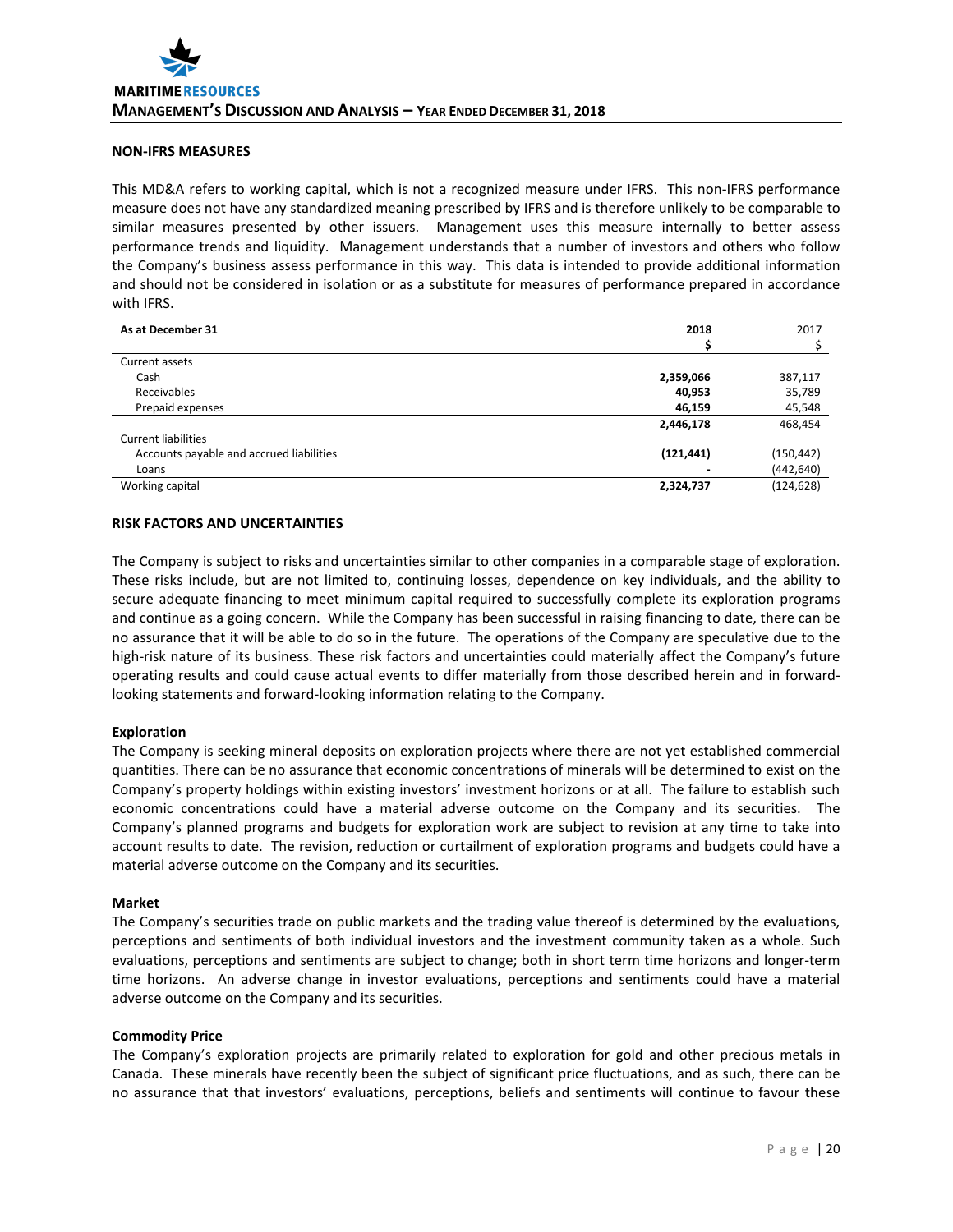target commodities. An adverse change in these commodities' prices, or in investors' beliefs about trends in those prices, could have a material adverse outcome on the Company and its securities.

# **Title**

Although the Company has exercised the usual due diligence with respect to title to properties in which it has interests, there is no guarantee that title to the properties will not be challenged or impugned. The Company's mineral property interests may be subject to prior unregistered agreements or transfers or land claims, and title may be affected by undetected defects.

# **Financing**

Exploration and development of mineral deposits is an expensive process, and frequently the greater the level of interim stage success the more expensive it can become. The Company has no producing properties and generates no operating revenues; therefore, for the foreseeable future, it will be dependent upon selling equity in the capital markets to provide financing for its continuing substantial exploration budgets. While the Company has been successful in obtaining financing from the capital markets for its projects in recent years, there can be no assurance that the capital markets will remain favourable in the future, and/or that the Company will be able to raise the financing needed to continue its exploration programs on favourable terms, or at all. Restrictions on the Company's ability to finance could have a material adverse outcome on the Company and its securities.

# **Share Price Volatility and Price Fluctuations**

In recent years, the securities markets in Canada have experienced a high level of price and volume volatility, and the market prices of securities of many companies, particularly junior mineral exploration companies, like the Company, have experienced wide fluctuations which have not necessarily been related to the operating performance, underlying asset values or prospects of such companies. There can be no assurance that these price fluctuations and volatility will not continue to occur.

# **Key Personnel**

The Company's exploration efforts are dependent to a large degree on the skills and experience of certain of its key personnel. The Company does not maintain "key man" insurance policies on these individuals. Should the availability of these persons' skills and experience be in any way reduced or curtailed, this could have a material adverse outcome on the Company and its securities.

# **Competition**

Significant and increasing competition exists for the limited number of mineral property acquisition opportunities available. As a result of this competition, some of which is with large established mining companies with substantial capabilities and greater financial and technical resources than the Company, the Company may be unable to acquire additional attractive mineral properties on terms it considers acceptable.

# **Realization of Assets**

Exploration and evaluation assets comprise a substantial portion of the Company's assets. Realization of the Company's investment in these assets is dependent upon the establishment of legal ownership, the attainment of successful production from the properties or from the proceeds of their disposal. Resource exploration and development is highly speculative and involves inherent risks. While the rewards if an ore body is discovered can be substantial, few properties that are explored are ultimately developed into producing mines. There can be no assurance that current exploration programs will result in the discovery of economically viable quantities of ore. The amounts shown for acquisition costs and deferred exploration expenditures represent costs incurred to date and do not necessarily reflect present or future values.

# **Environmental and Other Regulatory Requirements**

The current or future operations of the Company, including development activities and commencement of production on its properties, require permits from various governmental authorities and such operations are and will be subject to laws and regulations governing prospecting, development, mining, production, exports, taxes,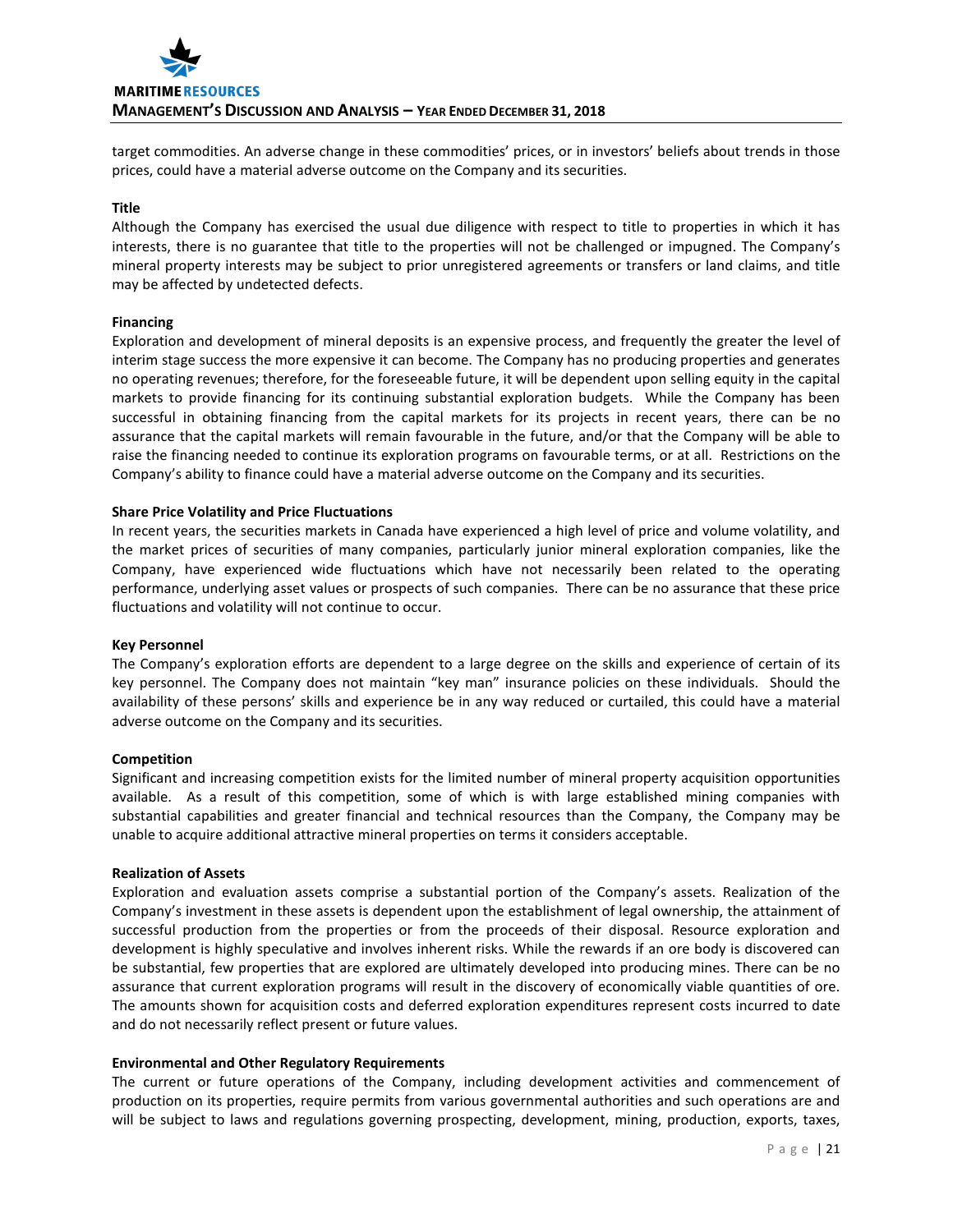

labour standards, occupational health, waste disposal, toxic substances, land use, environmental protection, safety and other matters. Companies engaged in the development and operation of mines and related facilities could experience increased costs, and delays in production and other schedules as a result of the need to comply with applicable laws, regulations and permits. There can be no assurance that approvals and permits required to commence production on its properties will be obtained on a timely basis, or at all. Additional permits and studies, which may include environmental impact studies conducted before permits can be obtained, may be necessary prior to operation of the properties in which the Company has interests and there can be no assurance that the Company will be able to obtain or maintain all necessary permits that may be required to commence construction, development or operation of mining facilities at these properties on terms which enable operations to be conducted at economically justifiable costs. Failure to comply with applicable laws, regulations, and permitting requirements may result in enforcement actions there under, including orders issued by regulatory or judicial authorities causing operations to cease or be curtailed, and may include corrective measures requiring capital expenditures, installation of additional equipment, or remedial actions. Parties engaged in mining operations or extraction operations may be required to compensate those suffering loss or damage by reason of such activities and may have civil or criminal fines or penalties imposed for violations of applicable laws or regulations.

Amendments to current laws, regulations and permits governing operations and activities of mining companies, or more stringent implementation thereof, could have a material adverse impact on the Company and cause increases in capital expenditures or production costs or reduction in levels of production at producing properties or abandonment or delays in development of new mineral exploration properties. To the best of the Company's knowledge, it is currently operating in compliance with all applicable environmental regulations.

# **History of Net Losses, Accumulated Deficit and Lack of Revenue from Operations**

The Company has incurred net losses to date. The Company has not yet had any revenue from the exploration activities on its properties. Even if the Company commences development of certain of its properties, the Company may continue to incur losses. There is no certainty that the Company will produce revenue, operate profitably or provide a return on investment in the future.

# **Uninsurable**

The Company and its subsidiaries may become subject to liability for pollution, fire, explosion and other risks against which it cannot insure or against which it may elect not to insure. Such events could result in substantial damage to property and personal injury. The payment of any such liabilities may have a material, adverse effect on the Company's financial position.

# **Legal Proceedings**

As at the date of the Report, there were no legal proceedings against or by the Company.

# **MANAGEMENT'S RESPONSIBILITY FOR THE FINANCIAL STATEMENTS**

The information included in the Financial Statements and this MD&A is the responsibility of management, and their preparation in accordance with IFRS requires management to make estimates and their assumptions that affect the reported amounts of assets and liabilities, the disclosure of contingent assets and liabilities at the date of the Financial Statements, and the reported amount of income and expenses during the reported period. Actual results could differ from those estimates.

# **CAUTIONARY NOTE REGARDING FORWARD-LOOKING INFORMATION**

Certain of the statements made and information contained herein is "forward-looking information" within the meaning of *National Instrument 51-102, Continuous Disclosure Obligations* of the Canadian Securities Administrators. This includes statements concerning the potential to increase mineral resource and mineral reserve estimates and the Company's plans to restart the Hammerdown Mine, acquire new mineral property interests or business opportunities, which involve known and unknown risks, uncertainties and other factors which may cause the actual results, performance or achievements of the